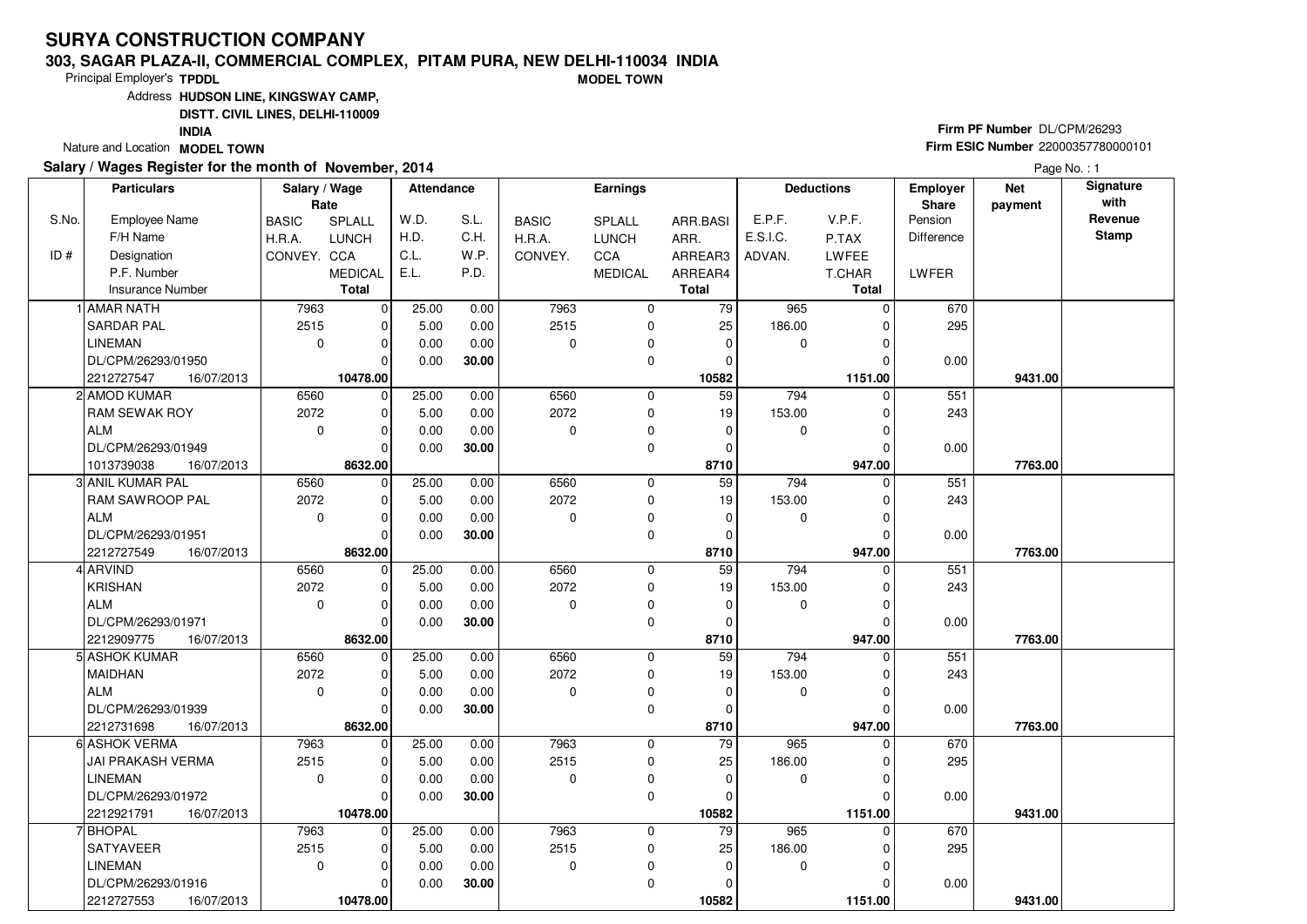#### **303, SAGAR PLAZA-II, COMMERCIAL COMPLEX, PITAM PURA, NEW DELHI-110034 INDIAMODEL TOWN**

Principal Employer's**TPDDL**

Address**HUDSON LINE, KINGSWAY CAMP,**

**DISTT. CIVIL LINES, DELHI-110009**

**INDIA**

Nature and Location **MODEL TOWN** 

### **Salary / Wages Register for the month of November, 2014**

## **Firm PF Number** DL/CPM/26293 **Firm ESIC Number** <sup>22000357780000101</sup>

|       | <b>Particulars</b>                           | Salary / Wage<br>Rate |                         | <b>Attendance</b> |              |              | <b>Earnings</b> |                 |             | <b>Deductions</b>   | <b>Employer</b><br>Share | <b>Net</b><br>payment | Signature<br>with |
|-------|----------------------------------------------|-----------------------|-------------------------|-------------------|--------------|--------------|-----------------|-----------------|-------------|---------------------|--------------------------|-----------------------|-------------------|
| S.No. | <b>Employee Name</b>                         | <b>BASIC</b>          | SPLALL                  | W.D.              | S.L.         | <b>BASIC</b> | SPLALL          | ARR.BASI        | E.P.F.      | V.P.F.              | Pension                  |                       | Revenue           |
|       | F/H Name                                     | H.R.A.                | <b>LUNCH</b>            | H.D.              | C.H.         | H.R.A.       | <b>LUNCH</b>    | ARR.            | E.S.I.C.    | P.TAX               | Difference               |                       | <b>Stamp</b>      |
| ID#   | Designation                                  | CONVEY. CCA           |                         | C.L.              | W.P.         | CONVEY.      | CCA             | ARREAR3         | ADVAN.      | <b>LWFEE</b>        |                          |                       |                   |
|       | P.F. Number                                  |                       | <b>MEDICAL</b>          | E.L.              | P.D.         |              | <b>MEDICAL</b>  | ARREAR4         |             | T.CHAR              | LWFER                    |                       |                   |
|       | <b>Insurance Number</b>                      |                       | <b>Total</b>            |                   |              |              |                 | <b>Total</b>    |             | <b>Total</b>        |                          |                       |                   |
|       | 8 DEVENDER KUMAR                             | 6560                  | $\mathbf 0$             | 25.00             | 0.00         | 6560         | 0               | 59              | 794         | 0                   | 551                      |                       |                   |
|       | <b>SHRI RAM</b>                              | 2072                  | $\mathbf 0$             | 5.00              | 0.00         | 2072         | 0               | 19              | 153.00      | $\Omega$            | 243                      |                       |                   |
|       | ALM                                          | $\mathbf 0$           | $\mathbf 0$             | 0.00              | 0.00         | 0            | 0               | 0               | 0           |                     |                          |                       |                   |
|       | DL/CPM/26293/01900                           |                       | $\Omega$                | 0.00              | 30.00        |              | $\mathbf 0$     | $\mathbf 0$     |             |                     | 0.00                     |                       |                   |
|       | 2212727556<br>16/07/2013                     |                       | 8632.00                 |                   |              |              |                 | 8710            |             | 947.00              |                          | 7763.00               |                   |
|       | 9 DEVI SINGH                                 | 7963                  | 0                       | 25.00             | 0.00         | 7963         | 0               | 79              | 965         | $\Omega$            | 670                      |                       |                   |
|       | <b>MAKRAND PAL</b>                           | 2515                  | $\mathbf 0$             | 5.00              | 0.00         | 2515         | $\mathbf 0$     | 25              | 186.00      | $\Omega$            | 295                      |                       |                   |
|       | LINEMAN                                      | $\mathbf 0$           | $\mathbf 0$             | 0.00              | 0.00         | $\Omega$     | 0               | $\mathbf 0$     | 0           |                     |                          |                       |                   |
|       | DL/CPM/26293/01952                           |                       | $\Omega$                | 0.00              | 30.00        |              | $\mathbf 0$     | $\Omega$        |             | $\Omega$            | 0.00                     |                       |                   |
|       | 2212727557<br>16/07/2013                     |                       | 10478.00                |                   |              |              |                 | 10582           |             | 1151.00             |                          | 9431.00               |                   |
|       | 10 DINESH KUMAR                              | 7963                  | $\mathbf 0$             | 20.00             | 0.00         | 6370         | $\mathbf 0$     | $\overline{79}$ | 774         | $\Omega$            | 537                      |                       |                   |
|       | <b>RAM KALAN SINGH</b>                       | 2515                  | $\mathbf 0$             | 4.00              | 0.00         | 2012         | 0               | 25              | 149.00      |                     | 237                      |                       |                   |
|       | <b>LINEMAN</b>                               | $\mathbf 0$           | $\Omega$                | 0.00              | 6.00         | $\Omega$     | $\mathbf 0$     | $\mathbf 0$     | $\mathbf 0$ | $\Omega$            |                          |                       |                   |
|       | DL/CPM/26293/01921                           |                       | $\Omega$                | 0.00              | 24.00        |              | $\mathbf 0$     | $\Omega$        |             |                     | 0.00                     |                       |                   |
|       | 2212727558<br>16/07/2013                     |                       | 10478.00                |                   |              |              |                 | 8486            |             | 923.00              |                          | 7563.00               |                   |
|       | 11 GREAT MINZ                                | 6560                  | $\mathbf 0$             | 25.00             | 0.00         | 6560         | $\mathbf 0$     | 59              | 794         | O                   | 551                      |                       |                   |
|       | MAHUL MINZ                                   | 2072                  | $\mathbf 0$             | 5.00              | 0.00         | 2072         | 0               | 19              | 153.00      |                     | 243                      |                       |                   |
|       | ALM                                          | $\Omega$              | $\Omega$                | 0.00              | 0.00         | $\Omega$     | 0               | $\Omega$        | $\mathbf 0$ |                     |                          |                       |                   |
|       | DL/CPM/26293/01937                           |                       | $\Omega$                | 0.00              | 30.00        |              | $\mathbf 0$     | $\mathbf 0$     |             |                     | 0.00                     |                       |                   |
|       | 2212727559<br>16/07/2013                     |                       | 8632.00                 |                   |              |              |                 | 8710            |             | 947.00              |                          | 7763.00               |                   |
|       | 12 JAG MOHAN                                 | 7963                  | $\mathbf 0$             | 25.00             | 0.00         | 7963         | $\mathbf 0$     | 79              | 965         |                     | 670                      |                       |                   |
|       | <b>RAJA RAM</b>                              | 2515                  | $\Omega$                | 5.00              | 0.00         | 2515         | 0               | 25              | 186.00      |                     | 295                      |                       |                   |
|       | <b>LINEMAN</b>                               | $\mathbf 0$           | $\mathbf 0$             | 0.00              | 0.00         | $\Omega$     | $\pmb{0}$       | $\mathbf 0$     | 0           | $\Omega$            |                          |                       |                   |
|       | DL/CPM/26293/01901                           |                       | $\mathbf 0$             | 0.00              | 30.00        |              | 0               | $\mathbf 0$     |             |                     | 0.00                     |                       |                   |
|       | 2212727562<br>16/07/2013<br>13 JAGDISH YADAV | 6560                  | 10478.00<br>$\mathbf 0$ |                   |              | 6560         | $\mathbf 0$     | 10582<br>59     | 794         | 1151.00<br>$\Omega$ |                          | 9431.00               |                   |
|       | <b>RAM NARESH YADAV</b>                      | 2072                  | $\Omega$                | 25.00<br>5.00     | 0.00<br>0.00 | 2072         | $\mathbf 0$     | 19              | 153.00      | U                   | 551<br>243               |                       |                   |
|       | ALM                                          | $\mathbf 0$           | $\mathbf 0$             | 0.00              | 0.00         | $\Omega$     | $\mathbf 0$     | $\mathbf 0$     | 0           |                     |                          |                       |                   |
|       | DL/CPM/26293/01948                           |                       | $\Omega$                | 0.00              | 30.00        |              | $\mathbf 0$     | $\Omega$        |             |                     | 0.00                     |                       |                   |
|       |                                              |                       | 8632.00                 |                   |              |              |                 | 8710            |             | 947.00              |                          | 7763.00               |                   |
|       | 1013726467<br>16/07/2013<br>14 JATA SHANKAR  | 7963                  | $\mathbf 0$             | 21.00             | 0.00         | 6901         | $\mathbf 0$     | 79              | 838         | 0                   | 581                      |                       |                   |
|       | <b>ASHOK KUMAR</b>                           | 2515                  | $\Omega$                | 5.00              | 0.00         | 2180         | 0               | 25              | 161.00      |                     | 257                      |                       |                   |
|       | <b>LINEMAN</b>                               | $\mathbf 0$           | $\mathbf 0$             | 0.00              | 4.00         | $\mathbf 0$  | 0               | $\Omega$        | 0           | O                   |                          |                       |                   |
|       | DL/CPM/26293/01953                           |                       | $\Omega$                | 0.00              | 26.00        |              | 0               | $\Omega$        |             |                     | 0.00                     |                       |                   |
|       | 2212727564<br>16/07/2013                     |                       | 10478.00                |                   |              |              |                 | 9185            |             | 999.00              |                          | 8186.00               |                   |
|       |                                              |                       |                         |                   |              |              |                 |                 |             |                     |                          |                       |                   |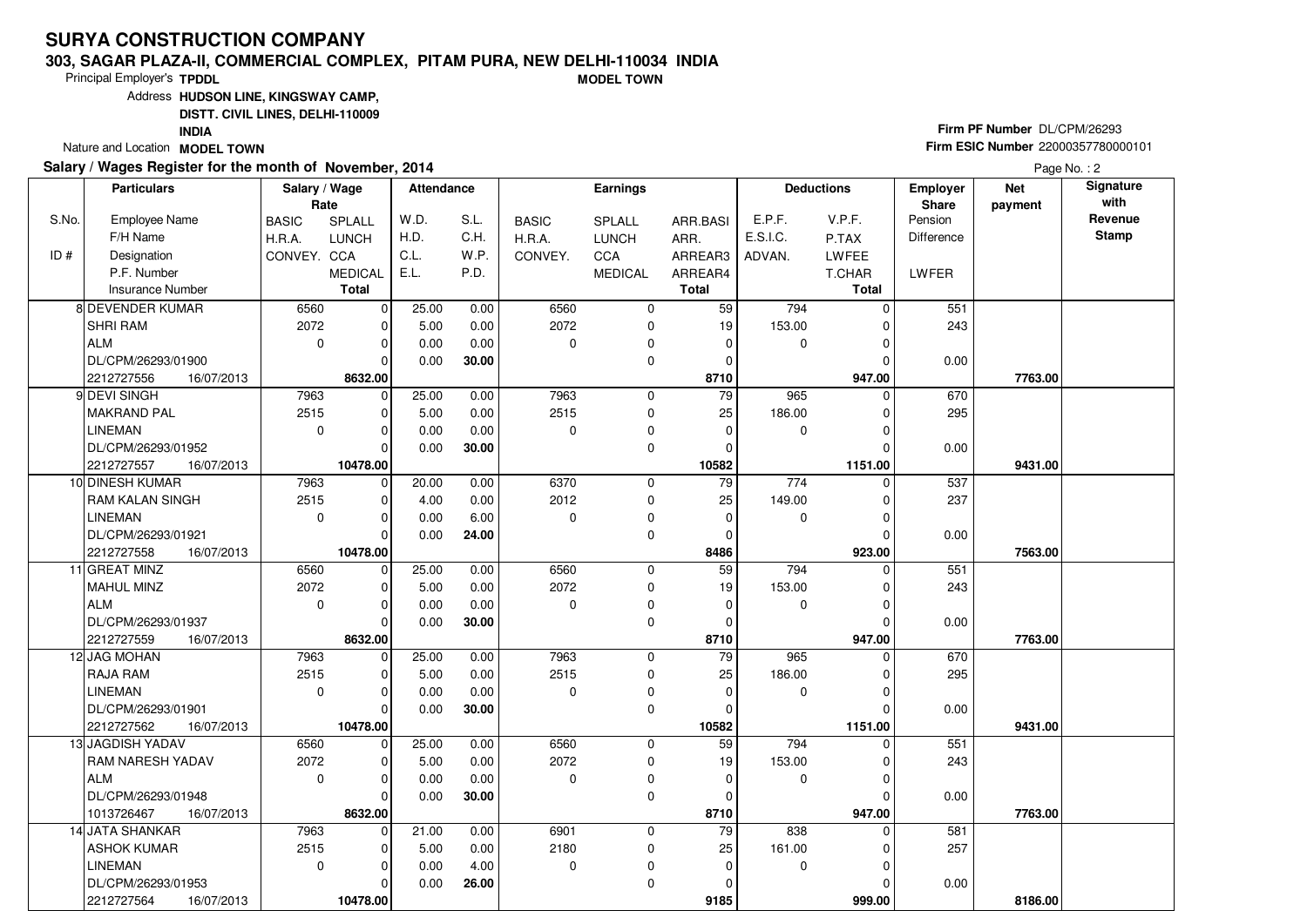#### **303, SAGAR PLAZA-II, COMMERCIAL COMPLEX, PITAM PURA, NEW DELHI-110034 INDIAMODEL TOWN**

Principal Employer's**TPDDL**

Address**HUDSON LINE, KINGSWAY CAMP,**

**DISTT. CIVIL LINES, DELHI-110009**

**INDIA**

Nature and Location **MODEL TOWN** 

### **Salary / Wages Register for the month of November, 2014**

## **Firm PF Number** DL/CPM/26293 **Firm ESIC Number** <sup>22000357780000101</sup>

|       | <b>Particulars</b>                               | Salary / Wage<br>Rate |                            | <b>Attendance</b> |              |              | <b>Earnings</b>  |                 |          | <b>Deductions</b> | Employer<br>Share | <b>Net</b><br>payment | Signature<br>with |
|-------|--------------------------------------------------|-----------------------|----------------------------|-------------------|--------------|--------------|------------------|-----------------|----------|-------------------|-------------------|-----------------------|-------------------|
| S.No. | <b>Employee Name</b>                             | <b>BASIC</b>          | SPLALL                     | W.D.              | S.L.         | <b>BASIC</b> | <b>SPLALL</b>    | ARR.BASI        | E.P.F.   | V.P.F.            | Pension           |                       | Revenue           |
|       | F/H Name                                         | H.R.A.                | <b>LUNCH</b>               | H.D.              | C.H.         | H.R.A.       | <b>LUNCH</b>     | ARR.            | E.S.I.C. | P.TAX             | <b>Difference</b> |                       | <b>Stamp</b>      |
| ID#   | Designation                                      | CONVEY. CCA           |                            | C.L.              | W.P.         | CONVEY.      | CCA              | ARREAR3         | ADVAN.   | <b>LWFEE</b>      |                   |                       |                   |
|       | P.F. Number                                      |                       | <b>MEDICAL</b>             | E.L.              | P.D.         |              | <b>MEDICAL</b>   | ARREAR4         |          | T.CHAR            | LWFER             |                       |                   |
|       | <b>Insurance Number</b>                          |                       | <b>Total</b>               |                   |              |              |                  | <b>Total</b>    |          | <b>Total</b>      |                   |                       |                   |
|       | 15 JITENDER                                      | 6560                  | $\mathbf 0$                | 23.00             | 0.00         | 6123         | 0                | 59              | 742      | $\Omega$          | 515               |                       |                   |
|       | VASUDEV                                          | 2072                  | $\mathbf 0$                | 5.00              | 0.00         | 1934         | 0                | 19              | 143.00   | $\Omega$          | 227               |                       |                   |
|       | ALM                                              | $\mathbf 0$           | $\mathbf 0$                | 0.00              | 2.00         | $\Omega$     | 0                | 0               | 0        | O                 |                   |                       |                   |
|       | DL/CPM/26293/01920                               |                       | $\Omega$                   | 0.00              | 28.00        |              | 0                | 0               |          | O                 | 0.00              |                       |                   |
|       | 16/07/2013<br>1013583473                         |                       | 8632.00                    |                   |              |              |                  | 8135            |          | 885.00            |                   | 7250.00               |                   |
|       | 16 KAILASH RAJPUT                                | 7963                  | $\mathbf 0$                | 25.00             | 0.00         | 7963         | $\mathbf 0$      | $\overline{79}$ | 965      | $\Omega$          | 670               |                       |                   |
|       | <b>LAL SINGH</b>                                 | 2515                  | 0                          | 5.00              | 0.00         | 2515         | 0                | 25              | 186.00   | $\Omega$          | 295               |                       |                   |
|       | <b>LINEMAN</b>                                   | $\mathbf 0$           | $\mathbf 0$                | 0.00              | 0.00         | $\Omega$     | 0                | $\mathbf 0$     | 0        | $\Omega$          |                   |                       |                   |
|       | DL/CPM/26293/01914                               |                       | $\Omega$                   | 0.00              | 30.00        |              | $\mathbf 0$      | $\Omega$        |          | $\Omega$          | 0.00              |                       |                   |
|       | 2212727565<br>16/07/2013                         |                       | 10478.00                   |                   |              |              |                  | 10582           |          | 1151.00           |                   | 9431.00               |                   |
|       | 17 KAUSHAL KUMAR                                 | 6560                  | $\mathbf 0$                | 25.00             | 0.00         | 6560         | 0                | 59              | 794      | $\Omega$          | 551               |                       |                   |
|       | <b>SARDAR PAL</b>                                | 2072                  | $\mathbf 0$                | 5.00              | 0.00         | 2072         | 0                | 19              | 153.00   | 0                 | 243               |                       |                   |
|       | ALM                                              | $\mathbf 0$           | $\Omega$                   | 0.00              | 0.00         | $\Omega$     | 0                | $\Omega$        | 0        | $\Omega$          |                   |                       |                   |
|       | DL/CPM/26293/01925                               |                       | $\Omega$                   | 0.00              | 30.00        |              | 0                | 0               |          | 0                 | 0.00              |                       |                   |
|       | 2212727566<br>16/07/2013                         |                       | 8632.00                    |                   |              |              |                  | 8710            |          | 947.00            |                   | 7763.00               |                   |
|       | 18 MAHADEV                                       | 6560                  | 0                          | 25.00             | 0.00         | 6560         | $\mathbf 0$      | $\overline{59}$ | 794      | $\Omega$          | 551               |                       |                   |
|       | LAKHU PRASAD YADAV                               | 2072                  | $\mathbf 0$                | 5.00              | 0.00         | 2072         | $\mathbf 0$      | 19              | 153.00   |                   | 243               |                       |                   |
|       | ALM                                              | $\mathbf 0$           | $\mathbf 0$                | 0.00              | 0.00         | $\Omega$     | 0                | $\mathbf 0$     | 0        | $\Omega$          |                   |                       |                   |
|       | DL/CPM/26293/01984                               |                       | $\Omega$                   | 0.00              | 30.00        |              | $\mathbf 0$      | 0               |          | $\Omega$          | 0.00              |                       |                   |
|       | 2212731706<br>01/08/2013                         | 7963                  | 8632.00                    | 25.00             |              | 7963         |                  | 8710<br>79      | 965      | 947.00            |                   | 7763.00               |                   |
|       | <b>19 MAHAVIR PRASAD</b><br><b>BUDHAI PRASAD</b> | 2515                  | $\mathbf 0$<br>$\mathbf 0$ | 5.00              | 0.00<br>0.00 | 2515         | 0<br>$\mathbf 0$ | 25              | 186.00   | 0                 | 670<br>295        |                       |                   |
|       | <b>LINEMAN</b>                                   | $\mathbf 0$           | $\mathbf 0$                | 0.00              | 0.00         | $\Omega$     | 0                | $\mathbf 0$     | 0        | O                 |                   |                       |                   |
|       | DL/CPM/26293/01985                               |                       | $\Omega$                   | 0.00              | 30.00        |              | $\mathbf 0$      | $\mathbf 0$     |          |                   | 0.00              |                       |                   |
|       | 2212727569<br>01/11/2013                         |                       | 10478.00                   |                   |              |              |                  | 10582           |          | 1151.00           |                   | 9431.00               |                   |
|       | 20 MANSA RAM                                     | 6560                  | 0                          | 25.00             | 0.00         | 6560         | $\mathbf 0$      | 59              | 794      | $\Omega$          | 551               |                       |                   |
|       | <b>RAM KRISHAN</b>                               | 2072                  | $\mathbf 0$                | 5.00              | 0.00         | 2072         | 0                | 19              | 153.00   |                   | 243               |                       |                   |
|       | ALM                                              | $\Omega$              | $\Omega$                   | 0.00              | 0.00         | $\Omega$     | $\mathbf 0$      | $\Omega$        | 0        | $\Omega$          |                   |                       |                   |
|       | DL/CPM/26293/01954                               |                       | $\Omega$                   | 0.00              | 30.00        |              | $\Omega$         | $\Omega$        |          |                   | 0.00              |                       |                   |
|       | 2212727575<br>16/07/2013                         |                       | 8632.00                    |                   |              |              |                  | 8710            |          | 947.00            |                   | 7763.00               |                   |
|       | 21 MUKESH KUMAR                                  | 6560                  | $\mathbf 0$                | 25.00             | 0.00         | 6560         | $\mathbf 0$      | 59              | 794      | $\Omega$          | 551               |                       |                   |
|       | GAJODHAR                                         | 2072                  | $\mathbf 0$                | 5.00              | 0.00         | 2072         | 0                | 19              | 153.00   |                   | 243               |                       |                   |
|       | ALM                                              | $\mathbf 0$           | $\Omega$                   | 0.00              | 0.00         | $\mathbf 0$  | 0                | $\mathbf 0$     | 0        | $\Omega$          |                   |                       |                   |
|       | DL/CPM/26293/01902                               |                       | $\Omega$                   | 0.00              | 30.00        |              | $\mathbf 0$      | $\Omega$        |          |                   | 0.00              |                       |                   |
|       | 2212727574<br>16/07/2013                         |                       | 8632.00                    |                   |              |              |                  | 8710            |          | 947.00            |                   | 7763.00               |                   |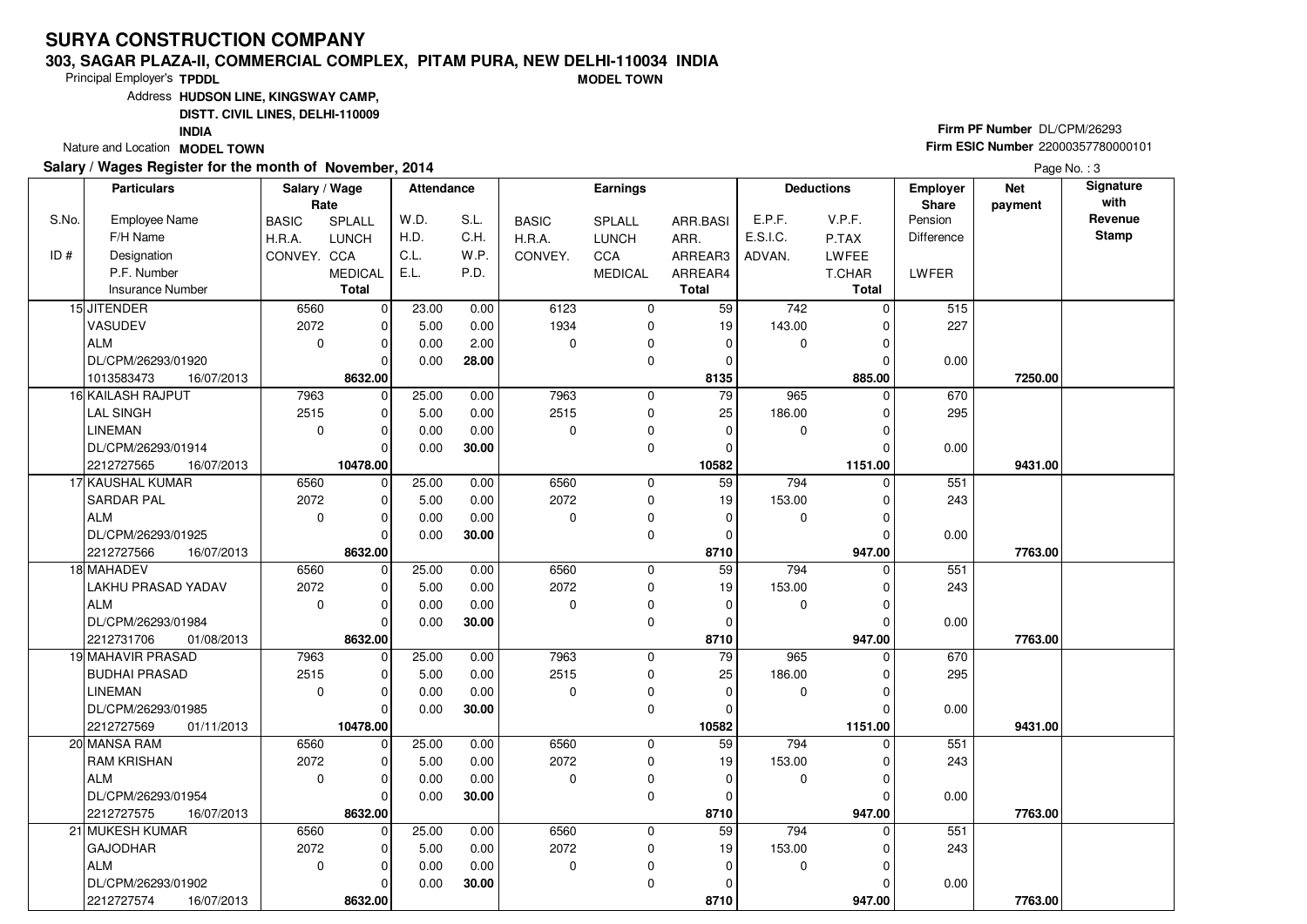#### **303, SAGAR PLAZA-II, COMMERCIAL COMPLEX, PITAM PURA, NEW DELHI-110034 INDIAMODEL TOWN**

Principal Employer's**TPDDL**

Address**HUDSON LINE, KINGSWAY CAMP,**

**DISTT. CIVIL LINES, DELHI-110009**

**INDIA**

Nature and Location **MODEL TOWN** 

### **Salary / Wages Register for the month of November, 2014**

**Firm PF Number** DL/CPM/26293 **Firm ESIC Number** <sup>22000357780000101</sup>

|       | <b>Particulars</b>                           | Salary / Wage |                     | Attendance |              |              | <b>Earnings</b>            |                          |             | <b>Deductions</b>   | Employer          | <b>Net</b> | Signature               |
|-------|----------------------------------------------|---------------|---------------------|------------|--------------|--------------|----------------------------|--------------------------|-------------|---------------------|-------------------|------------|-------------------------|
|       |                                              | Rate          |                     |            |              |              |                            |                          |             |                     | <b>Share</b>      | payment    | with                    |
| S.No. | <b>Employee Name</b>                         | <b>BASIC</b>  | SPLALL              | W.D.       | S.L.         | <b>BASIC</b> | <b>SPLALL</b>              | ARR.BASI                 | E.P.F.      | V.P.F.              | Pension           |            | Revenue<br><b>Stamp</b> |
|       | F/H Name                                     | H.R.A.        | <b>LUNCH</b>        | H.D.       | C.H.         | H.R.A.       | <b>LUNCH</b>               | ARR.                     | E.S.I.C.    | P.TAX               | <b>Difference</b> |            |                         |
| ID#   | Designation                                  | CONVEY. CCA   |                     | C.L.       | W.P.         | CONVEY.      | <b>CCA</b>                 | ARREAR3                  | ADVAN.      | LWFEE               |                   |            |                         |
|       | P.F. Number                                  |               | <b>MEDICAL</b>      | E.L.       | P.D.         |              | <b>MEDICAL</b>             | ARREAR4                  |             | T.CHAR              | LWFER             |            |                         |
|       | <b>Insurance Number</b>                      |               | <b>Total</b>        |            |              |              |                            | <b>Total</b>             |             | <b>Total</b>        |                   |            |                         |
|       | 22 MUKESH KUMAR                              | 6560          | 0                   | 25.00      | 0.00         | 6560         | $\mathbf 0$                | 59                       | 794         | $\mathbf 0$         | 551               |            |                         |
|       | JAWALA PRASAD                                | 2072          | $\overline{0}$      | 5.00       | 0.00         | 2072         | $\mathbf 0$                | 19                       | 153.00      |                     | 243               |            |                         |
|       | <b>ALM</b>                                   | $\mathbf 0$   | $\Omega$            | 0.00       | 0.00         | $\Omega$     | $\mathbf{0}$               | $\Omega$                 | $\mathbf 0$ | O                   |                   |            |                         |
|       | DL/CPM/26293/01955                           |               | $\Omega$            | 0.00       | 30.00        |              | $\mathbf 0$                | $\Omega$                 |             |                     | 0.00              |            |                         |
|       | 2212727577<br>16/07/2013                     |               | 8632.00             |            |              |              |                            | 8710                     |             | 947.00              |                   | 7763.00    |                         |
|       | 23 MUKESH KUMAR                              | 7963          | $\mathbf 0$         | 25.00      | 0.00         | 7963         | $\mathbf 0$                | 79                       | 965         | 0                   | 670               |            |                         |
|       | <b>GOVERDHAN</b>                             | 2515          | 0                   | 5.00       | 0.00         | 2515         | $\mathbf 0$                | 25                       | 186.00      |                     | 295               |            |                         |
|       | TO.                                          | $\mathbf 0$   | $\Omega$            | 0.00       | 0.00         | 0            | $\mathbf 0$                | $\Omega$                 | $\mathbf 0$ |                     |                   |            |                         |
|       | DL/CPM/26293/01982                           |               | $\Omega$            | 0.00       | 30.00        |              | $\mathbf{0}$               | $\Omega$                 |             |                     | 0.00              |            |                         |
|       | 1013583467<br>16/07/2013                     |               | 10478.00            |            |              |              |                            | 10582                    |             | 1151.00             |                   | 9431.00    |                         |
|       | 24 NARENDRA                                  | 7963          | $\mathbf 0$         | 25.00      | 0.00         | 7963         | $\mathbf 0$                | 79                       | 965         | $\Omega$            | 670               |            |                         |
|       | <b>RAM SWAROOP</b>                           | 2515          | $\mathbf 0$         | 5.00       | 0.00         | 2515         | $\mathbf 0$                | 25                       | 186.00      |                     | 295               |            |                         |
|       | <b>TO</b>                                    | $\pmb{0}$     | $\mathbf 0$         | 0.00       | 0.00         | 0            | $\mathbf 0$                | $\mathbf 0$              | 0           | $\Omega$            |                   |            |                         |
|       | DL/CPM/26293/01940                           |               | $\Omega$            | 0.00       | 30.00        |              | $\mathbf 0$                | $\Omega$                 |             |                     | 0.00              |            |                         |
|       | 2212948036<br>16/07/2013<br>25 NARESH        | 6560          | 10478.00            | 25.00      |              | 6560         |                            | 10582<br>$\overline{59}$ | 794         | 1151.00<br>$\Omega$ |                   | 9431.00    |                         |
|       | <b>LAIKU PRASAD</b>                          | 2072          | 0 <br>$\Omega$      | 5.00       | 0.00<br>0.00 | 2072         | $\mathbf 0$<br>$\mathbf 0$ | 19                       | 153.00      | O                   | 551<br>243        |            |                         |
|       | <b>ALM</b>                                   |               | $\Omega$            |            |              | $\Omega$     |                            | $\Omega$                 |             |                     |                   |            |                         |
|       |                                              | $\mathbf 0$   |                     | 0.00       | 0.00         |              | $\mathbf 0$                | $\Omega$                 | $\mathbf 0$ |                     |                   |            |                         |
|       | DL/CPM/26293/01903                           |               | $\mathbf 0$         | 0.00       | 30.00        |              | $\mathbf 0$                |                          |             |                     | 0.00              |            |                         |
|       | 2212727578<br>16/07/2013<br>26 NARESH DAHIYA | 7963          | 8632.00<br>$\Omega$ | 23.00      | 0.00         | 7432         | $\mathbf 0$                | 8710<br>79               | 901         | 947.00              | 626               | 7763.00    |                         |
|       | <b>MUKHTYAR SINGH</b>                        | 2515          | $\mathbf 0$         | 5.00       | 0.00         | 2347         | $\mathbf 0$                | 25                       | 173.00      |                     | 275               |            |                         |
|       | <b>LINEMAN</b>                               | $\mathbf 0$   | $\mathbf 0$         | 0.00       | 2.00         | 0            | $\mathbf 0$                | $\mathbf 0$              | $\mathbf 0$ | $\Omega$            |                   |            |                         |
|       | DL/CPM/26293/01917                           |               | $\Omega$            | 0.00       | 28.00        |              | $\mathbf{0}$               | $\Omega$                 |             | O                   | 0.00              |            |                         |
|       | 2212727580<br>16/07/2013                     |               | 10478.00            |            |              |              |                            | 9883                     |             | 1074.00             |                   | 8809.00    |                         |
|       | 27 NARESH KUMAR                              | 7963          | $\mathbf 0$         | 25.00      | 0.00         | 7963         | $\mathbf 0$                | 79                       | 965         | $\Omega$            | 670               |            |                         |
|       | <b>RAJ KUMAR</b>                             | 2515          | $\Omega$            | 5.00       | 0.00         | 2515         | $\mathbf 0$                | 25                       | 186.00      |                     | 295               |            |                         |
|       | <b>LINEMAN</b>                               | $\mathbf 0$   | $\mathbf 0$         | 0.00       | 0.00         | 0            | $\mathbf 0$                | $\Omega$                 | 0           |                     |                   |            |                         |
|       | DL/CPM/26293/01976                           |               | $\Omega$            | 0.00       | 30.00        |              | $\mathbf 0$                | $\Omega$                 |             | 0                   | 0.00              |            |                         |
|       | 2212727581<br>16/07/2013                     |               | 10478.00            |            |              |              |                            | 10582                    |             | 1151.00             |                   | 9431.00    |                         |
|       | 28 NATHU RAM                                 | 7963          | $\overline{0}$      | 25.00      | 0.00         | 7963         | $\mathbf 0$                | 79                       | 965         | $\Omega$            | 670               |            |                         |
|       | <b>MATRUMAL</b>                              | 2515          | 0                   | 5.00       | 0.00         | 2515         | $\mathbf 0$                | 25                       | 186.00      |                     | 295               |            |                         |
|       | <b>LINEMAN</b>                               | $\mathbf 0$   | $\mathbf 0$         | 0.00       | 0.00         | 0            | $\mathbf 0$                | $\Omega$                 | $\mathbf 0$ | O                   |                   |            |                         |
|       | DL/CPM/26293/01956                           |               | $\mathbf 0$         | 0.00       | 30.00        |              | $\mathbf{0}$               | $\Omega$                 |             |                     | 0.00              |            |                         |
|       | 2212727583<br>16/07/2013                     |               | 10478.00            |            |              |              |                            | 10582                    |             | 1151.00             |                   | 9431.00    |                         |
|       |                                              |               |                     |            |              |              |                            |                          |             |                     |                   |            |                         |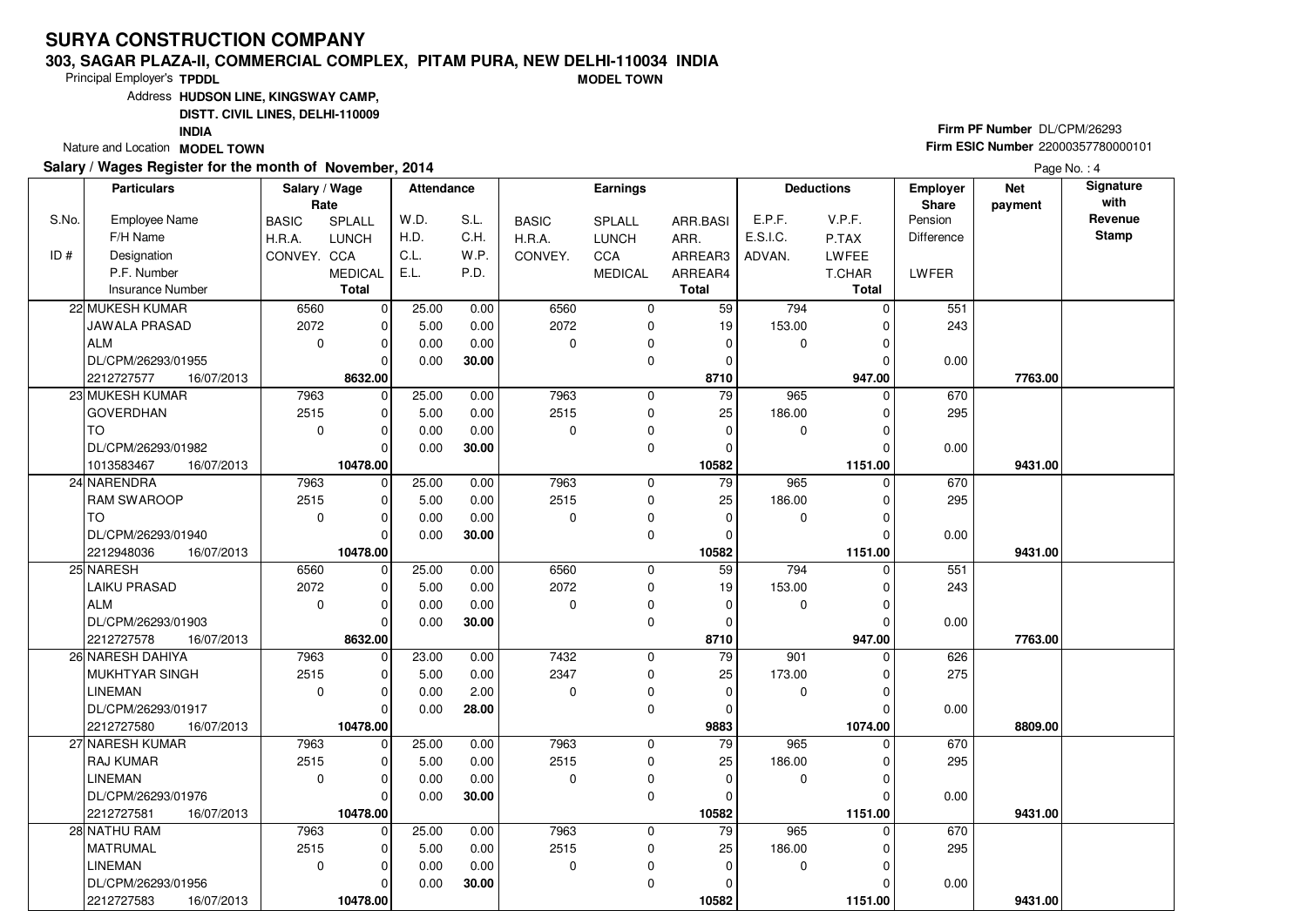#### **303, SAGAR PLAZA-II, COMMERCIAL COMPLEX, PITAM PURA, NEW DELHI-110034 INDIAMODEL TOWN**

Principal Employer's**TPDDL**

Address**HUDSON LINE, KINGSWAY CAMP,**

**DISTT. CIVIL LINES, DELHI-110009**

**INDIA**

Nature and Location **MODEL TOWN** 

### **Salary / Wages Register for the month of November, 2014**

## **Firm PF Number** DL/CPM/26293 **Firm ESIC Number** <sup>22000357780000101</sup>

|       | <b>Particulars</b>                               | Salary / Wage<br>Rate |                            | <b>Attendance</b> |               |              | <b>Earnings</b>  |                  |             | <b>Deductions</b> | Employer<br><b>Share</b> | <b>Net</b> | Signature<br>with |
|-------|--------------------------------------------------|-----------------------|----------------------------|-------------------|---------------|--------------|------------------|------------------|-------------|-------------------|--------------------------|------------|-------------------|
| S.No. | Employee Name                                    | <b>BASIC</b>          | SPLALL                     | W.D.              | S.L.          | <b>BASIC</b> | <b>SPLALL</b>    | ARR.BASI         | E.P.F.      | V.P.F.            | Pension                  | payment    | Revenue           |
|       | F/H Name                                         | H.R.A.                | <b>LUNCH</b>               | H.D.              | C.H.          | H.R.A.       | <b>LUNCH</b>     | ARR.             | E.S.I.C.    | P.TAX             | Difference               |            | <b>Stamp</b>      |
| ID#   | Designation                                      | CONVEY. CCA           |                            | C.L.              | W.P.          | CONVEY.      | <b>CCA</b>       | ARREAR3          | ADVAN.      | <b>LWFEE</b>      |                          |            |                   |
|       | P.F. Number                                      |                       | <b>MEDICAL</b>             | E.L.              | P.D.          |              | <b>MEDICAL</b>   | ARREAR4          |             | T.CHAR            | LWFER                    |            |                   |
|       | <b>Insurance Number</b>                          |                       | <b>Total</b>               |                   |               |              |                  | <b>Total</b>     |             | <b>Total</b>      |                          |            |                   |
|       | 29 OM PRAKASH                                    | 7963                  | $\mathbf 0$                | 25.00             | 0.00          | 7963         | 0                | $\overline{79}$  | 965         | $\Omega$          | 670                      |            |                   |
|       | <b>CHHOTA</b>                                    | 2515                  | 0                          | 5.00              | 0.00          | 2515         | $\mathbf 0$      | 25               | 186.00      |                   | 295                      |            |                   |
|       | <b>LINEMAN</b>                                   | $\mathbf 0$           | $\mathbf 0$                | 0.00              | 0.00          | $\Omega$     | 0                | $\Omega$         | 0           |                   |                          |            |                   |
|       | DL/CPM/26293/01942                               |                       | $\Omega$                   | 0.00              |               |              | 0                | $\mathbf 0$      |             |                   |                          |            |                   |
|       | 1013583459<br>16/07/2013                         |                       | 10478.00                   |                   | 30.00         |              |                  | 10582            |             | 1151.00           | 0.00                     | 9431.00    |                   |
|       | 30 PARMOD KUMAR                                  | 6560                  | 0                          | 25.00             |               | 6560         | 0                | 59               | 794         | $\Omega$          | 551                      |            |                   |
|       | <b>VISHRAM PAL</b>                               | 2072                  | $\mathbf 0$                | 5.00              | 0.00<br>0.00  | 2072         | $\mathbf 0$      | 19               | 153.00      |                   | 243                      |            |                   |
|       | ALM                                              |                       | $\mathbf 0$                |                   |               | $\Omega$     |                  |                  |             |                   |                          |            |                   |
|       |                                                  | $\mathbf 0$           | $\Omega$                   | 0.00              | 0.00          |              | 0<br>$\mathbf 0$ | 0<br>$\mathbf 0$ | 0           | $\Omega$          |                          |            |                   |
|       | DL/CPM/26293/01981                               |                       | 8632.00                    | 0.00              | 30.00         |              |                  | 8710             |             | 947.00            | 0.00                     | 7763.00    |                   |
|       | 2212778042<br>16/07/2013<br>31 PINTOO YADAV      | 6560                  | $\mathbf 0$                | 25.00             |               | 6560         | 0                | 59               | 794         | $\Omega$          | 551                      |            |                   |
|       | <b>GANESH YADAV</b>                              | 2072                  | $\mathbf 0$                | 5.00              | 0.00<br>0.00  | 2072         | $\mathbf 0$      | 19               | 153.00      |                   | 243                      |            |                   |
|       | ALM                                              | $\mathbf 0$           | $\mathbf 0$                | 0.00              | 0.00          | $\Omega$     |                  | $\mathbf 0$      |             | $\Omega$          |                          |            |                   |
|       | DL/CPM/26293/01923                               |                       | $\Omega$                   | 0.00              |               |              | 0<br>$\mathbf 0$ | $\Omega$         | 0           |                   |                          |            |                   |
|       |                                                  |                       |                            |                   | 30.00         |              |                  | 8710             |             | 947.00            | 0.00                     |            |                   |
|       | 1013583489<br>16/07/2013<br>32 RAJ BAHADUR YADAV | 7963                  | 8632.00<br>$\mathbf 0$     | 25.00             | 0.00          | 7963         | 0                | 79               | 965         | $\Omega$          | 670                      | 7763.00    |                   |
|       | <b>SADHNU YADAV</b>                              | 2515                  | $\Omega$                   | 5.00              | 0.00          | 2515         | $\mathbf 0$      | 25               | 186.00      |                   | 295                      |            |                   |
|       | <b>LINEMAN</b>                                   | $\mathbf 0$           | $\Omega$                   | 0.00              |               | $\Omega$     | 0                | $\mathbf 0$      | 0           |                   |                          |            |                   |
|       | DL/CPM/26293/01983                               |                       | $\Omega$                   | 0.00              | 0.00<br>30.00 |              | $\mathbf 0$      | $\Omega$         |             |                   | 0.00                     |            |                   |
|       |                                                  |                       | 10478.00                   |                   |               |              |                  | 10582            |             | 1151.00           |                          | 9431.00    |                   |
|       | 2213844031<br>01/08/2013<br>33 RAJ KARAN         | 6560                  | $\mathbf 0$                | 25.00             | 0.00          | 6560         | $\mathbf 0$      | 59               | 794         |                   | 551                      |            |                   |
|       | <b>DHAN PAL</b>                                  | 2072                  | $\Omega$                   | 5.00              | 0.00          | 2072         | 0                | 19               | 153.00      |                   | 243                      |            |                   |
|       | <b>ALM</b>                                       | $\mathbf 0$           | $\mathbf 0$                | 0.00              | 0.00          | $\Omega$     | $\mathbf 0$      | $\mathbf 0$      | $\mathbf 0$ | O                 |                          |            |                   |
|       | DL/CPM/26293/01958                               |                       | $\Omega$                   | 0.00              | 30.00         |              | $\mathbf 0$      | 0                |             |                   | 0.00                     |            |                   |
|       | 2212727603<br>16/07/2013                         |                       | 8632.00                    |                   |               |              |                  | 8710             |             | 947.00            |                          | 7763.00    |                   |
|       | 34 RAJ KUMAR                                     | 7963                  | $\mathbf 0$                | 25.00             | 0.00          | 7963         | $\mathbf 0$      | $\overline{79}$  | 965         | 0                 | 670                      |            |                   |
|       | RADHAY SHYAM                                     | 2515                  | $\mathbf 0$                | 5.00              | 0.00          | 2515         | 0                | 25               | 186.00      |                   | 295                      |            |                   |
|       | l TO                                             | $\Omega$              | $\mathbf 0$                | 0.00              | 0.00          | $\Omega$     | $\mathbf 0$      | $\mathbf 0$      | 0           |                   |                          |            |                   |
|       | DL/CPM/26293/01980                               |                       | $\Omega$                   | 0.00              | 30.00         |              | 0                | $\Omega$         |             |                   | 0.00                     |            |                   |
|       | 1013589342<br>16/07/2013                         |                       | 10478.00                   |                   |               |              |                  | 10582            |             | 1151.00           |                          | 9431.00    |                   |
|       | 35 RAJ KUMAR YADAV                               | 7963                  |                            | 20.00             |               | 6370         |                  | 79               | 774         | 0                 | 537                      |            |                   |
|       | RAMA SHANKAR YADAV                               | 2515                  | $\mathbf 0$<br>$\mathbf 0$ | 4.00              | 0.00          | 2012         | $\mathbf 0$<br>0 | 25               | 149.00      |                   |                          |            |                   |
|       | <b>LINEMAN</b>                                   | $\mathbf 0$           | $\mathbf 0$                |                   | 0.00          | $\mathbf 0$  | 0                | $\mathbf 0$      | 0           | U                 | 237                      |            |                   |
|       |                                                  |                       | $\Omega$                   | 0.00              | 6.00          |              |                  |                  |             |                   |                          |            |                   |
|       | DL/CPM/26293/01936                               |                       |                            | 0.00              | 24.00         |              | 0                | $\Omega$         |             |                   | 0.00                     |            |                   |
|       | 2212778053<br>16/07/2013                         |                       | 10478.00                   |                   |               |              |                  | 8486             |             | 923.00            |                          | 7563.00    |                   |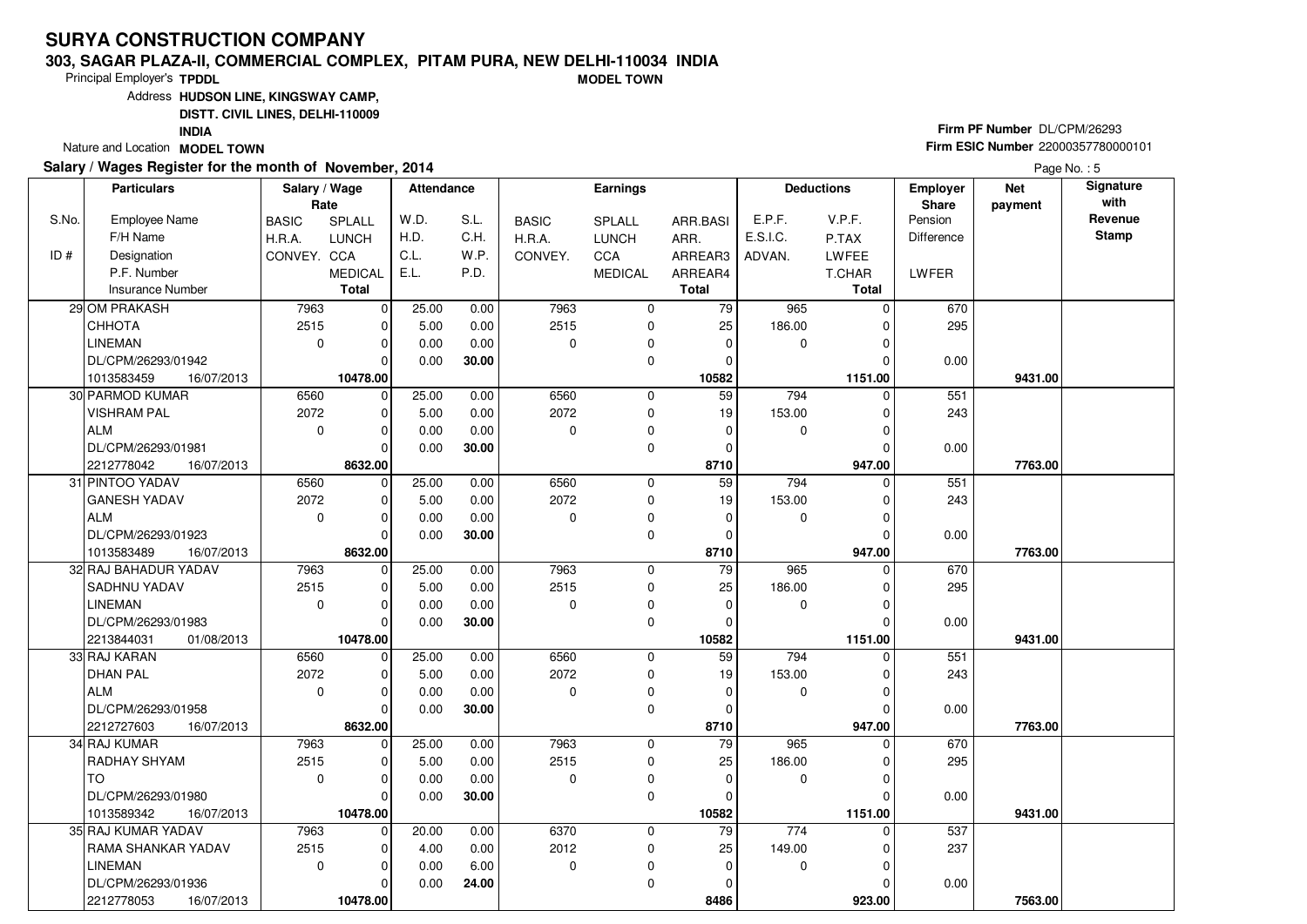#### **303, SAGAR PLAZA-II, COMMERCIAL COMPLEX, PITAM PURA, NEW DELHI-110034 INDIAMODEL TOWN**

Principal Employer's**TPDDL**

Address**HUDSON LINE, KINGSWAY CAMP,**

**DISTT. CIVIL LINES, DELHI-110009**

**INDIA**

Nature and Location **MODEL TOWN** 

### **Salary / Wages Register for the month of November, 2014**

## **Firm PF Number** DL/CPM/26293 **Firm ESIC Number** <sup>22000357780000101</sup>

|       | <b>Particulars</b>       | Salary / Wage<br>Rate |                | <b>Attendance</b> |       |              | <b>Earnings</b> |                 |          | <b>Deductions</b> | Employer<br>Share | <b>Net</b><br>payment | Signature<br>with |
|-------|--------------------------|-----------------------|----------------|-------------------|-------|--------------|-----------------|-----------------|----------|-------------------|-------------------|-----------------------|-------------------|
| S.No. | <b>Employee Name</b>     | <b>BASIC</b>          | SPLALL         | W.D.              | S.L.  | <b>BASIC</b> | SPLALL          | ARR.BASI        | E.P.F.   | V.P.F.            | Pension           |                       | Revenue           |
|       | F/H Name                 | H.R.A.                | <b>LUNCH</b>   | H.D.              | C.H.  | H.R.A.       | <b>LUNCH</b>    | ARR.            | E.S.I.C. | P.TAX             | Difference        |                       | <b>Stamp</b>      |
| ID#   | Designation              | CONVEY. CCA           |                | C.L.              | W.P.  | CONVEY.      | <b>CCA</b>      | ARREAR3         | ADVAN.   | <b>LWFEE</b>      |                   |                       |                   |
|       | P.F. Number              |                       | <b>MEDICAL</b> | E.L.              | P.D.  |              | <b>MEDICAL</b>  | ARREAR4         |          | T.CHAR            | LWFER             |                       |                   |
|       | <b>Insurance Number</b>  |                       | Total          |                   |       |              |                 | <b>Total</b>    |          | Total             |                   |                       |                   |
|       | 36 RAJ NARAYAN           | 7963                  | $\mathbf 0$    | 24.00             | 0.00  | 7698         | 0               | 79              | 933      | $\Omega$          | 648               |                       |                   |
|       | KALLU                    | 2515                  | 0              | 5.00              | 0.00  | 2431         | $\pmb{0}$       | 25              | 180.00   | $\Omega$          | 285               |                       |                   |
|       | LINEMAN                  | $\mathbf 0$           | $\mathbf 0$    | 0.00              | 1.00  | $\Omega$     | 0               | $\mathbf 0$     | 0        | $\Omega$          |                   |                       |                   |
|       | DL/CPM/26293/01904       |                       | $\Omega$       | 0.00              | 29.00 |              | $\mathbf 0$     | $\Omega$        |          |                   | 0.00              |                       |                   |
|       | 2212727605<br>16/07/2013 |                       | 10478.00       |                   |       |              |                 | 10233           |          | 1113.00           |                   | 9120.00               |                   |
|       | 37 RAJ PAL               | 7963                  | $\mathbf 0$    | 25.00             | 0.00  | 7963         | 0               | 79              | 965      | $\Omega$          | 670               |                       |                   |
|       | KEDARI PAL               | 2515                  | $\mathbf 0$    | 5.00              | 0.00  | 2515         | $\mathbf 0$     | 25              | 186.00   | $\Omega$          | 295               |                       |                   |
|       | <b>LINEMAN</b>           | $\mathbf 0$           | $\Omega$       | 0.00              | 0.00  | $\Omega$     | $\mathbf 0$     | $\Omega$        | 0        |                   |                   |                       |                   |
|       | DL/CPM/26293/01966       |                       | $\Omega$       | 0.00              | 30.00 |              | 0               | 0               |          | $\Omega$          | 0.00              |                       |                   |
|       | 2212778056<br>16/07/2013 |                       | 10478.00       |                   |       |              |                 | 10582           |          | 1151.00           |                   | 9431.00               |                   |
|       | 38 RAJINDER PAL          | 6560                  | $\mathbf 0$    | 25.00             | 0.00  | 6560         | 0               | 59              | 794      | $\Omega$          | 551               |                       |                   |
|       | <b>SHIV RAM PAL</b>      | 2072                  | $\mathbf 0$    | 5.00              | 0.00  | 2072         | 0               | 19              | 153.00   | 0                 | 243               |                       |                   |
|       | ALM                      | $\mathbf 0$           | $\Omega$       | 0.00              | 0.00  | 0            | 0               | $\mathbf 0$     | 0        | $\Omega$          |                   |                       |                   |
|       | DL/CPM/26293/01957       |                       | $\Omega$       | 0.00              | 30.00 |              | 0               | 0               |          |                   | 0.00              |                       |                   |
|       | 2212727598<br>16/07/2013 |                       | 8632.00        |                   |       |              |                 | 8710            |          | 947.00            |                   | 7763.00               |                   |
|       | 39 RAJVEER SHARMA        | 7963                  | $\mathbf 0$    | 25.00             | 0.00  | 7963         | 0               | $\overline{79}$ | 965      | $\Omega$          | 670               |                       |                   |
|       | MAM CHAND SHARMA         | 2515                  | $\mathbf 0$    | 5.00              | 0.00  | 2515         | $\mathbf 0$     | 25              | 186.00   | $\Omega$          | 295               |                       |                   |
|       | LINEMAN                  | $\mathbf{0}$          | $\Omega$       | 0.00              | 0.00  | $\Omega$     | 0               | $\Omega$        | 0        |                   |                   |                       |                   |
|       | DL/CPM/26293/01926       |                       | $\Omega$       | 0.00              | 30.00 |              | 0               | $\mathbf 0$     |          |                   | 0.00              |                       |                   |
|       | 2212727606<br>16/07/2013 |                       | 10478.00       |                   |       |              |                 | 10582           |          | 1151.00           |                   | 9431.00               |                   |
|       | 40 RAKESH SAROHA         | 7963                  | $\mathbf 0$    | 25.00             | 0.00  | 7963         | 0               | 79              | 965      | $\Omega$          | 670               |                       |                   |
|       | <b>RAJAN SINGH</b>       | 2515                  | 0              | 5.00              | 0.00  | 2515         | 0               | 25              | 186.00   | $\Omega$          | 295               |                       |                   |
|       | <b>LINEMAN</b>           | $\mathbf 0$           | $\Omega$       | 0.00              | 0.00  | 0            | 0               | $\mathbf 0$     | 0        | $\Omega$          |                   |                       |                   |
|       | DL/CPM/26293/01915       |                       | $\Omega$       | 0.00              | 30.00 |              | $\mathbf 0$     | $\Omega$        |          |                   | 0.00              |                       |                   |
|       | 2212727608<br>16/07/2013 |                       | 10478.00       |                   |       |              |                 | 10582           |          | 1151.00           |                   | 9431.00               |                   |
|       | 41 RAM DASS              | 7963                  | 0              | 25.00             | 0.00  | 7963         | 0               | 79              | 965      | $\Omega$          | 670               |                       |                   |
|       | <b>SHRI RAM</b>          | 2515                  | $\mathbf 0$    | 5.00              | 0.00  | 2515         | 0               | 25              | 186.00   | $\Omega$          | 295               |                       |                   |
|       | <b>LINEMAN</b>           | $\Omega$              | $\Omega$       | 0.00              | 0.00  | $\Omega$     | 0               | $\Omega$        | 0        | $\Omega$          |                   |                       |                   |
|       | DL/CPM/26293/01905       |                       | $\Omega$       | 0.00              | 30.00 |              | $\mathbf 0$     | $\Omega$        |          |                   | 0.00              |                       |                   |
|       | 2212727610<br>16/07/2013 |                       | 10478.00       |                   |       |              |                 | 10582           |          | 1151.00           |                   | 9431.00               |                   |
|       | 42 RAM KHILAWAN          | 6560                  | 0              | 25.00             | 0.00  | 6560         | 0               | 59              | 794      |                   | 551               |                       |                   |
|       | lmunnu                   | 2072                  | $\mathbf 0$    | 5.00              | 0.00  | 2072         | 0               | 19              | 153.00   | $\Omega$          | 243               |                       |                   |
|       | ALM                      | $\mathbf 0$           | $\Omega$       | 0.00              | 0.00  | 0            | 0               | $\mathbf 0$     | 0        | $\Omega$          |                   |                       |                   |
|       | DL/CPM/26293/01906       |                       | $\Omega$       | 0.00              | 30.00 |              | $\mathbf 0$     | 0               |          |                   | 0.00              |                       |                   |
|       | 2212727613<br>16/07/2013 |                       | 8632.00        |                   |       |              |                 | 8710            |          | 947.00            |                   | 7763.00               |                   |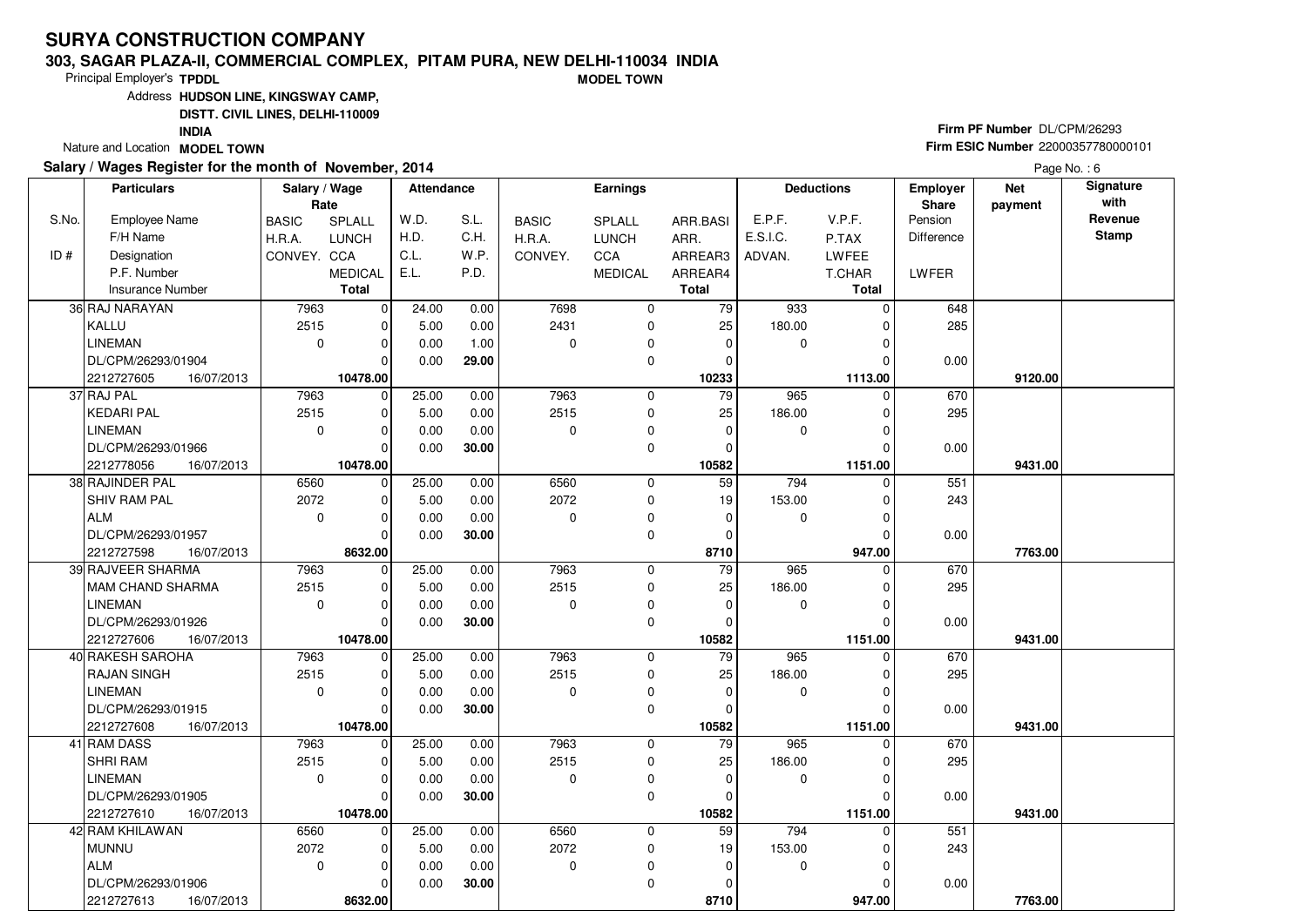#### **303, SAGAR PLAZA-II, COMMERCIAL COMPLEX, PITAM PURA, NEW DELHI-110034 INDIAMODEL TOWN**

Principal Employer's**TPDDL**

Address**HUDSON LINE, KINGSWAY CAMP,**

**DISTT. CIVIL LINES, DELHI-110009**

**INDIA**

Nature and Location **MODEL TOWN** 

#### **Salary / Wages Register for the month of November, 2014**

## **Firm PF Number** DL/CPM/26293 **Firm ESIC Number** <sup>22000357780000101</sup>

|       | <b>Particulars</b>       | Salary / Wage<br>Rate |                | <b>Attendance</b> |       |              | <b>Earnings</b> |                 |             | <b>Deductions</b> | <b>Employer</b><br>Share | <b>Net</b><br>payment | Signature<br>with |
|-------|--------------------------|-----------------------|----------------|-------------------|-------|--------------|-----------------|-----------------|-------------|-------------------|--------------------------|-----------------------|-------------------|
| S.No. | <b>Employee Name</b>     | <b>BASIC</b>          | SPLALL         | W.D.              | S.L.  | <b>BASIC</b> | SPLALL          | ARR.BASI        | E.P.F.      | V.P.F.            | Pension                  |                       | Revenue           |
|       | F/H Name                 | H.R.A.                | <b>LUNCH</b>   | H.D.              | C.H.  | H.R.A.       | <b>LUNCH</b>    | ARR.            | E.S.I.C.    | P.TAX             | Difference               |                       | <b>Stamp</b>      |
| ID#   | Designation              | CONVEY. CCA           |                | C.L.              | W.P.  | CONVEY.      | CCA             | ARREAR3         | ADVAN.      | LWFEE             |                          |                       |                   |
|       | P.F. Number              |                       | <b>MEDICAL</b> | E.L.              | P.D.  |              | <b>MEDICAL</b>  | ARREAR4         |             | T.CHAR            | <b>LWFER</b>             |                       |                   |
|       | <b>Insurance Number</b>  |                       | <b>Total</b>   |                   |       |              |                 | <b>Total</b>    |             | Total             |                          |                       |                   |
|       | 43 RAM NARESH            | 7963                  | $\mathbf 0$    | 25.00             | 0.00  | 7963         | 0               | 79              | 965         | 0                 | 670                      |                       |                   |
|       | <b>BRIJ NATH</b>         | 2515                  | $\mathbf 0$    | 5.00              | 0.00  | 2515         | $\mathbf 0$     | 25              | 186.00      |                   | 295                      |                       |                   |
|       | <b>LINEMAN</b>           | $\mathbf 0$           | $\mathbf 0$    | 0.00              | 0.00  | $\mathbf 0$  | 0               | 0               | 0           |                   |                          |                       |                   |
|       | DL/CPM/26293/01946       |                       | $\Omega$       | 0.00              | 30.00 |              | 0               | 0               |             |                   | 0.00                     |                       |                   |
|       | 2212804016<br>16/07/2013 |                       | 10478.00       |                   |       |              |                 | 10582           |             | 1151.00           |                          | 9431.00               |                   |
|       | 44 RAM SAGAR             | 7963                  | $\mathbf 0$    | 25.00             | 0.00  | 7963         | 0               | 79              | 965         | $\Omega$          | 670                      |                       |                   |
|       | <b>SARDAR PAL</b>        | 2515                  | $\mathbf 0$    | 5.00              | 0.00  | 2515         | 0               | 25              | 186.00      |                   | 295                      |                       |                   |
|       | <b>LINEMAN</b>           | $\mathbf 0$           | $\Omega$       | 0.00              | 0.00  | $\mathbf 0$  | 0               | 0               | 0           |                   |                          |                       |                   |
|       | DL/CPM/26293/01979       |                       | $\Omega$       | 0.00              | 30.00 |              | 0               | 0               |             |                   | 0.00                     |                       |                   |
|       | 2212727615<br>16/07/2013 |                       | 10478.00       |                   |       |              |                 | 10582           |             | 1151.00           |                          | 9431.00               |                   |
|       | 45 RAM SAROOP            | 7963                  | $\mathbf 0$    | 9.00              | 0.00  | 2654         | $\mathbf 0$     | $\overline{79}$ | 328         |                   | 228                      |                       |                   |
|       | <b>BALI PRASAD YADAV</b> | 2515                  | $\mathbf 0$    | 1.00              | 0.00  | 838          | 0               | 25              | 63.00       |                   | 100                      |                       |                   |
|       | <b>LINEMAN</b>           | $\mathbf 0$           | $\Omega$       | 0.00              | 20.00 | $\Omega$     | $\mathbf 0$     | $\Omega$        | 0           |                   |                          |                       |                   |
|       | DL/CPM/26293/01960       |                       | $\Omega$       | 0.00              | 10.00 |              | 0               | 0               |             |                   | 0.00                     |                       |                   |
|       | 2212727616<br>16/07/2013 |                       | 10478.00       |                   |       |              |                 | 3596            |             | 391.00            |                          | 3205.00               |                   |
|       | 46 RAM SUMER             | 6560                  | $\mathbf 0$    | 0.00              | 0.00  | $\Omega$     | 0               | 0               | $\mathbf 0$ | ∩                 | $\mathbf 0$              |                       |                   |
|       | <b>MOHAN LAL</b>         | 2072                  | $\mathbf 0$    | 0.00              | 0.00  | $\Omega$     | 0               | $\Omega$        | 0.00        | $\Omega$          | $\mathbf 0$              |                       |                   |
|       | ALM                      | $\Omega$              | $\Omega$       | 0.00              | 30.00 | $\Omega$     | 0               | 0               | 0           |                   |                          |                       |                   |
|       | DL/CPM/26293/01907       |                       | $\Omega$       | 0.00              | 0.00  |              | 0               | 0               |             |                   | 0.00                     |                       |                   |
|       | 2212727617<br>16/07/2013 |                       | 8632.00        |                   |       |              |                 | 0               |             | 0.00              |                          | 0.00                  |                   |
|       | 47 RAM SUMER BABBAN      | 6560                  | $\mathbf 0$    | 25.00             | 0.00  | 6560         | $\mathbf 0$     | 59              | 794         |                   | 551                      |                       |                   |
|       | <b>RAJA RAM</b>          | 2072                  | $\Omega$       | 5.00              | 0.00  | 2072         | 0               | 19              | 153.00      |                   | 243                      |                       |                   |
|       | ALM                      | $\mathbf 0$           | $\mathbf 0$    | 0.00              | 0.00  | $\Omega$     | 0               | 0               | 0           |                   |                          |                       |                   |
|       | DL/CPM/26293/01908       |                       | $\Omega$       | 0.00              | 30.00 |              | $\mathbf 0$     | 0               |             |                   | 0.00                     |                       |                   |
|       | 2212727618<br>16/07/2013 |                       | 8632.00        |                   |       |              |                 | 8710            |             | 947.00            |                          | 7763.00               |                   |
|       | 48 RAM SURAT YADAV       | 7963                  | $\mathbf 0$    | 25.00             | 0.00  | 7963         | 0               | 79              | 965         |                   | 670                      |                       |                   |
|       | <b>DHAN YADAV</b>        | 2515                  | $\Omega$       | 5.00              | 0.00  | 2515         | 0               | 25              | 186.00      |                   | 295                      |                       |                   |
|       | <b>WELDING MAN</b>       | $\mathbf 0$           | $\Omega$       | 0.00              | 0.00  | $\Omega$     | 0               | $\mathbf 0$     | 0           |                   |                          |                       |                   |
|       | DL/CPM/26293/01973       |                       | $\Omega$       | 0.00              | 30.00 |              | 0               | $\Omega$        |             |                   | 0.00                     |                       |                   |
|       | 2213229064<br>16/07/2013 |                       | 10478.00       |                   |       |              |                 | 10582           |             | 1151.00           |                          | 9431.00               |                   |
|       | 49 RAMESH                | 7963                  | $\Omega$       | 25.00             | 0.00  | 7963         | 0               | 79              | 965         |                   | 670                      |                       |                   |
|       | <b>CHATURI</b>           | 2515                  | $\mathbf 0$    | 5.00              | 0.00  | 2515         | 0               | 25              | 186.00      |                   | 295                      |                       |                   |
|       | <b>LINEMAN</b>           | $\mathbf{0}$          | $\mathbf 0$    | 0.00              | 0.00  | $\mathbf 0$  | 0               | $\mathbf 0$     | 0           | $\Omega$          |                          |                       |                   |
|       | DL/CPM/26293/01959       |                       | 0              | 0.00              | 30.00 |              | 0               | 0               |             |                   | 0.00                     |                       |                   |
|       | 2212727611<br>16/07/2013 |                       | 10478.00       |                   |       |              |                 | 10582           |             | 1151.00           |                          | 9431.00               |                   |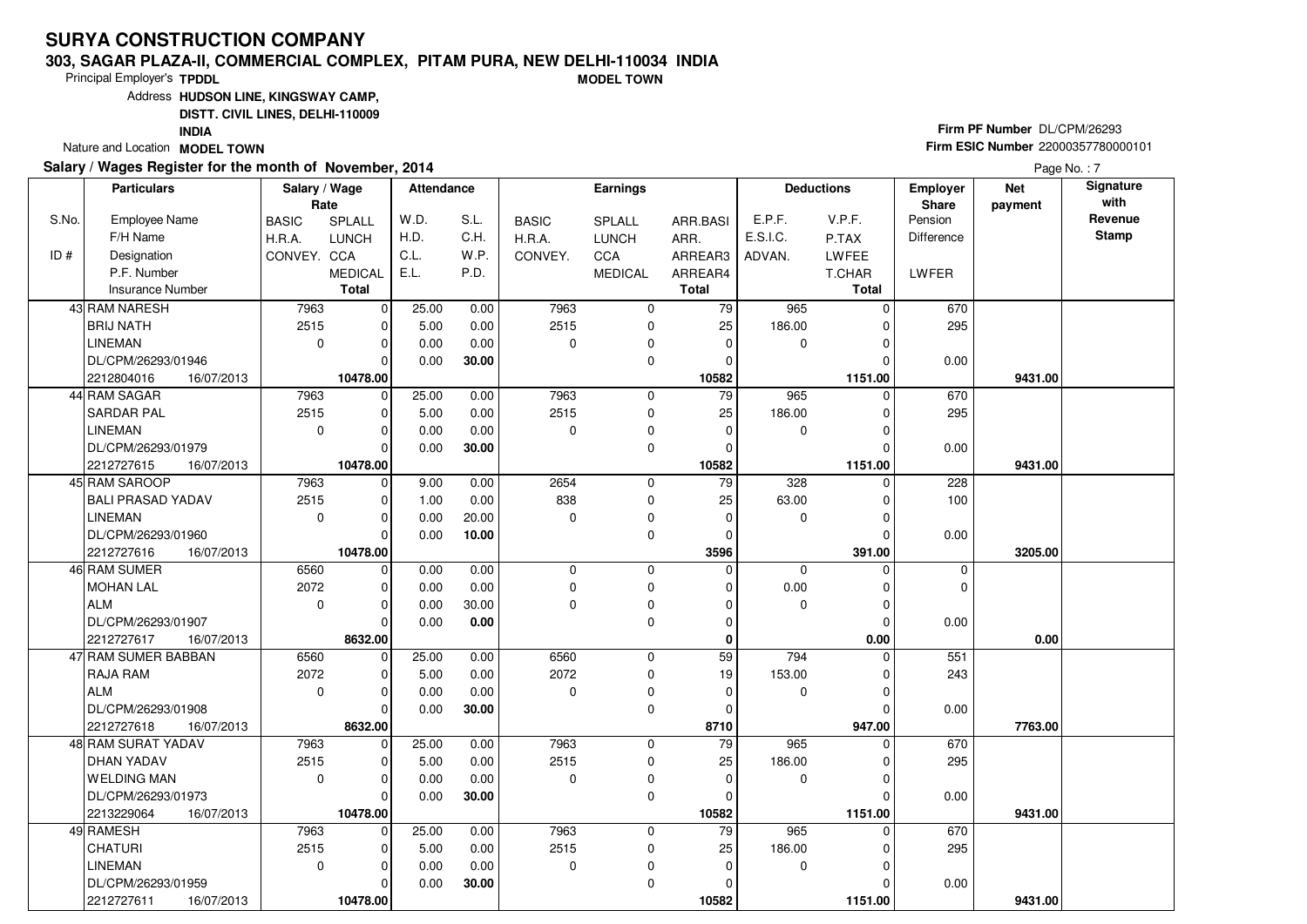#### **303, SAGAR PLAZA-II, COMMERCIAL COMPLEX, PITAM PURA, NEW DELHI-110034 INDIAMODEL TOWN**

Principal Employer's**TPDDL**

Address**HUDSON LINE, KINGSWAY CAMP,**

**DISTT. CIVIL LINES, DELHI-110009**

**INDIA**

Nature and Location **MODEL TOWN** 

### **Salary / Wages Register for the month of November, 2014**

## **Firm PF Number** DL/CPM/26293 **Firm ESIC Number** <sup>22000357780000101</sup>

|       | <b>Particulars</b>                          | Salary / Wage<br>Rate |                        | <b>Attendance</b> |       |              | <b>Earnings</b> |                 |             | <b>Deductions</b>  | Employer<br>Share | <b>Net</b><br>payment | Signature<br>with |
|-------|---------------------------------------------|-----------------------|------------------------|-------------------|-------|--------------|-----------------|-----------------|-------------|--------------------|-------------------|-----------------------|-------------------|
| S.No. | <b>Employee Name</b>                        | <b>BASIC</b>          | SPLALL                 | W.D.              | S.L.  | <b>BASIC</b> | SPLALL          | ARR.BASI        | E.P.F.      | V.P.F.             | Pension           |                       | Revenue           |
|       | F/H Name                                    | H.R.A.                | <b>LUNCH</b>           | H.D.              | C.H.  | H.R.A.       | <b>LUNCH</b>    | ARR.            | E.S.I.C.    | P.TAX              | Difference        |                       | <b>Stamp</b>      |
| ID#   | Designation                                 | CONVEY. CCA           |                        | C.L.              | W.P.  | CONVEY.      | <b>CCA</b>      | ARREAR3         | ADVAN.      | <b>LWFEE</b>       |                   |                       |                   |
|       | P.F. Number                                 |                       | <b>MEDICAL</b>         | E.L.              | P.D.  |              | <b>MEDICAL</b>  | ARREAR4         |             | T.CHAR             | LWFER             |                       |                   |
|       | <b>Insurance Number</b>                     |                       | Total                  |                   |       |              |                 | <b>Total</b>    |             | Total              |                   |                       |                   |
|       | 50 RAMESH YADAV                             | 7963                  | $\mathbf 0$            | 23.00             | 0.00  | 7432         | $\mathbf 0$     | 79              | 901         | $\Omega$           | 626               |                       |                   |
|       | <b>ORI YADAV</b>                            | 2515                  | 0                      | 5.00              | 0.00  | 2347         | $\pmb{0}$       | 25              | 173.00      | $\Omega$           | 275               |                       |                   |
|       | <b>LINEMAN</b>                              | $\mathbf 0$           | $\mathbf 0$            | 0.00              | 2.00  | 0            | 0               | $\mathbf 0$     | $\mathbf 0$ | $\Omega$           |                   |                       |                   |
|       | DL/CPM/26293/01927                          |                       | $\Omega$               | 0.00              | 28.00 |              | $\mathbf 0$     | 0               |             |                    | 0.00              |                       |                   |
|       | 2212727612<br>16/07/2013                    |                       | 10478.00               |                   |       |              |                 | 9883            |             | 1074.00            |                   | 8809.00               |                   |
|       | 51 RAMU CHAUHAN                             | 6560                  | $\mathbf 0$            | 21.00             | 0.00  | 5467         | 0               | 59              | 663         | $\Omega$           | 460               |                       |                   |
|       | MAHKU CHAUHAN                               | 2072                  | $\mathbf 0$            | 4.00              | 0.00  | 1727         | $\mathbf 0$     | 19              | 128.00      | $\Omega$           | 203               |                       |                   |
|       | l ALM                                       | $\mathbf 0$           | $\Omega$               | 0.00              | 5.00  | $\Omega$     | $\mathbf 0$     | $\Omega$        | 0           | $\Omega$           |                   |                       |                   |
|       | DL/CPM/26293/01967                          |                       | $\Omega$               | 0.00              | 25.00 |              | 0               | 0               |             | $\Omega$           | 0.00              |                       |                   |
|       | 2212778067<br>16/07/2013                    |                       | 8632.00                |                   |       |              |                 | 7272            |             | 791.00             |                   | 6481.00               |                   |
|       | 52 RANJEET                                  | 7963                  | $\mathbf 0$            | 25.00             | 0.00  | 7963         | 0               | 79              | 965         | $\Omega$           | 670               |                       |                   |
|       | MAHADEV PASWAN                              | 2515                  | $\mathbf 0$            | 5.00              | 0.00  | 2515         | 0               | 25              | 186.00      | 0                  | 295               |                       |                   |
|       | <b>LINEMAN</b>                              | $\mathbf 0$           | $\Omega$               | 0.00              | 0.00  | $\Omega$     | 0               | 0               | 0           | $\Omega$           |                   |                       |                   |
|       | DL/CPM/26293/01945                          |                       | $\Omega$               | 0.00              | 30.00 |              | $\mathbf 0$     | $\Omega$        |             |                    | 0.00              |                       |                   |
|       | 1013583468<br>16/07/2013                    |                       | 10478.00               |                   |       |              |                 | 10582           |             | 1151.00            |                   | 9431.00               |                   |
|       | 53 RANJEET KUMAR                            | 6560                  | $\mathbf 0$            | 23.00             | 0.00  | 6123         | 0               | $\overline{59}$ | 742         | $\Omega$           | 515               |                       |                   |
|       | <b>BASDEV</b>                               | 2072                  | $\mathbf 0$            | 5.00              | 0.00  | 1934         | $\mathbf 0$     | 19              | 143.00      | $\Omega$           | 227               |                       |                   |
|       | ALM                                         | $\mathbf 0$           | $\Omega$               | 0.00              | 2.00  | $\Omega$     | $\mathbf 0$     | $\Omega$        | $\mathbf 0$ | $\Omega$           |                   |                       |                   |
|       | DL/CPM/26293/01909                          |                       | $\Omega$               | 0.00              | 28.00 |              | 0               | 0               |             |                    | 0.00              |                       |                   |
|       | 2212727619<br>16/07/2013<br>54 RAVINDER PAL | 7963                  | 8632.00<br>$\mathbf 0$ | 25.00             | 0.00  | 7963         | $\mathbf 0$     | 8135<br>79      | 965         | 885.00<br>$\Omega$ | 670               | 7250.00               |                   |
|       | <b>SARDAR PAL</b>                           | 2515                  | 0                      | 5.00              | 0.00  | 2515         | 0               | 25              | 186.00      | $\Omega$           | 295               |                       |                   |
|       | <b>LINEMAN</b>                              | $\mathbf 0$           | $\Omega$               | 0.00              | 0.00  | $\Omega$     | 0               | $\mathbf 0$     | 0           | $\Omega$           |                   |                       |                   |
|       | DL/CPM/26293/01928                          |                       | $\Omega$               | 0.00              | 30.00 |              | $\mathbf 0$     | $\Omega$        |             |                    | 0.00              |                       |                   |
|       | 2212727621<br>16/07/2013                    |                       | 10478.00               |                   |       |              |                 | 10582           |             | 1151.00            |                   | 9431.00               |                   |
|       | 55 RISHI KUMAR                              | 7963                  | 0                      | 25.00             | 0.00  | 7963         | 0               | 79              | 965         | $\Omega$           | 670               |                       |                   |
|       | <b>DEVDUTT SHARMA</b>                       | 2515                  | $\mathbf 0$            | 5.00              | 0.00  | 2515         | $\mathbf 0$     | 25              | 186.00      | $\Omega$           | 295               |                       |                   |
|       | lto                                         | $\Omega$              | $\Omega$               | 0.00              | 0.00  | $\Omega$     | 0               | $\Omega$        | $\mathbf 0$ | $\Omega$           |                   |                       |                   |
|       | DL/CPM/26293/01922                          |                       | $\Omega$               | 0.00              | 30.00 |              | $\mathbf 0$     | $\Omega$        |             |                    | 0.00              |                       |                   |
|       | 1013583480<br>16/07/2013                    |                       | 10478.00               |                   |       |              |                 | 10582           |             | 1151.00            |                   | 9431.00               |                   |
|       | 56 SACHIN RUHELA                            | 6560                  | 0                      | 25.00             | 0.00  | 6560         | 0               | 59              | 794         |                    | 551               |                       |                   |
|       | <b>LAXMAN SINGH RUHELA</b>                  | 2072                  | $\mathbf 0$            | 5.00              | 0.00  | 2072         | 0               | 19              | 153.00      | $\Omega$           | 243               |                       |                   |
|       | ALM                                         | $\mathbf 0$           | $\Omega$               | 0.00              | 0.00  | 0            | 0               | $\mathbf 0$     | 0           | $\Omega$           |                   |                       |                   |
|       | DL/CPM/26293/01919                          |                       | $\Omega$               | 0.00              | 30.00 |              | $\mathbf 0$     | 0               |             |                    | 0.00              |                       |                   |
|       | 2212778081<br>16/07/2013                    |                       | 8632.00                |                   |       |              |                 | 8710            |             | 947.00             |                   | 7763.00               |                   |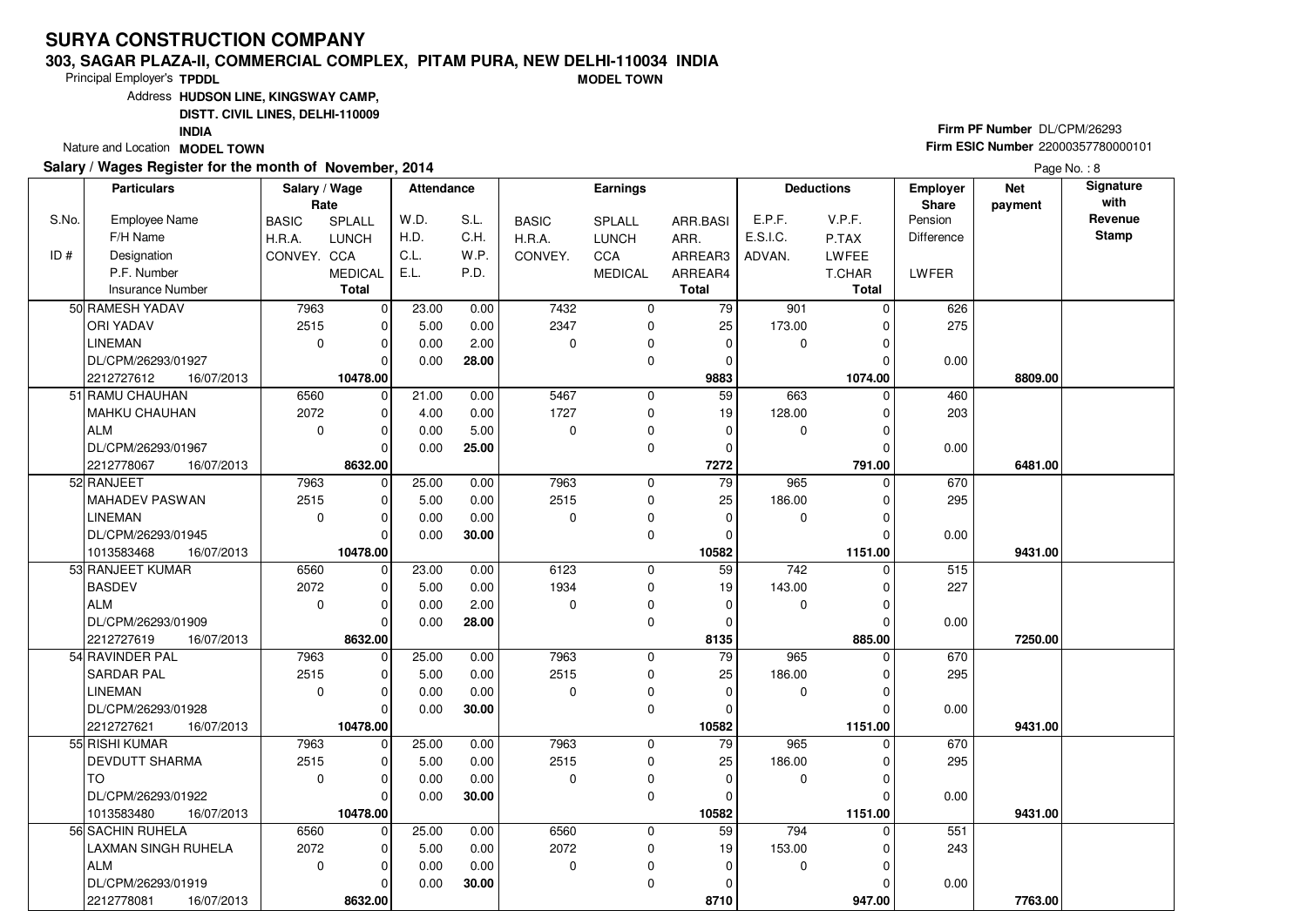#### **303, SAGAR PLAZA-II, COMMERCIAL COMPLEX, PITAM PURA, NEW DELHI-110034 INDIAMODEL TOWN**

Principal Employer's**TPDDL**

Address**HUDSON LINE, KINGSWAY CAMP,**

**DISTT. CIVIL LINES, DELHI-110009**

**INDIA**

Nature and Location **MODEL TOWN** 

### **Salary / Wages Register for the month of November, 2014**

## **Firm PF Number** DL/CPM/26293 **Firm ESIC Number** <sup>22000357780000101</sup>

|       | <b>Particulars</b>                  | Salary / Wage<br>Rate |                         | <b>Attendance</b> |               |              | Earnings       |                         |             | <b>Deductions</b> | <b>Employer</b><br><b>Share</b> | <b>Net</b><br>payment | Signature<br>with |
|-------|-------------------------------------|-----------------------|-------------------------|-------------------|---------------|--------------|----------------|-------------------------|-------------|-------------------|---------------------------------|-----------------------|-------------------|
| S.No. | <b>Employee Name</b>                | <b>BASIC</b>          | SPLALL                  | W.D.              | S.L.          | <b>BASIC</b> | <b>SPLALL</b>  | ARR.BASI                | E.P.F.      | V.P.F.            | Pension                         |                       | Revenue           |
|       | F/H Name                            | H.R.A.                | <b>LUNCH</b>            | H.D.              | C.H.          | H.R.A.       | <b>LUNCH</b>   | ARR.                    | E.S.I.C.    | P.TAX             | Difference                      |                       | <b>Stamp</b>      |
| ID#   | Designation                         | CONVEY. CCA           |                         | C.L.              | W.P.          | CONVEY.      | CCA            | ARREAR3                 | ADVAN.      | <b>LWFEE</b>      |                                 |                       |                   |
|       | P.F. Number                         |                       | <b>MEDICAL</b>          | E.L.              | P.D.          |              | <b>MEDICAL</b> | ARREAR4                 |             | T.CHAR            | LWFER                           |                       |                   |
|       | <b>Insurance Number</b>             |                       | <b>Total</b>            |                   |               |              |                | <b>Total</b>            |             | Total             |                                 |                       |                   |
|       | 57 SANDEEP KUMAR                    | 6560                  | $\overline{0}$          | 25.00             | 0.00          | 6560         | 0              | 59                      | 794         | $\Omega$          | 551                             |                       |                   |
|       | <b>ROHTASH SINGH</b>                | 2072                  | 0                       | 5.00              | 0.00          | 2072         | 0              | 19                      | 153.00      | 0                 | 243                             |                       |                   |
|       | ALM                                 | $\mathbf 0$           | $\Omega$                | 0.00              | 0.00          | $\Omega$     | 0              | $\Omega$                | $\mathbf 0$ | $\Omega$          |                                 |                       |                   |
|       | DL/CPM/26293/01944                  |                       | $\Omega$                | 0.00              | 30.00         |              | 0              | $\Omega$                |             | 0                 | 0.00                            |                       |                   |
|       | 16/07/2013<br>1013583465            |                       | 8632.00                 |                   |               |              |                | 8710                    |             | 947.00            |                                 | 7763.00               |                   |
|       | 58 SANJEET YADAV                    | 6560                  | $\overline{0}$          | 0.00              | 0.00          | $\mathbf 0$  | 0              | $\Omega$                | $\mathbf 0$ | $\Omega$          | $\mathbf 0$                     |                       |                   |
|       | <b>HARIHAR YADAV</b>                | 2072                  | $\mathbf 0$             | 0.00              | 0.00          | $\Omega$     | 0              | $\Omega$                | 0.00        | $\Omega$          | 0                               |                       |                   |
|       | ALM                                 | $\mathbf 0$           | $\mathbf 0$             | 0.00              | 30.00         | $\mathbf 0$  | 0              | O                       | 0           | $\Omega$          |                                 |                       |                   |
|       | DL/CPM/26293/01918                  |                       | $\Omega$                | 0.00              | 0.00          |              | 0              | $\Omega$                |             | $\Omega$          | 0.00                            |                       |                   |
|       | 1112820322<br>16/07/2013            |                       | 8632.00                 |                   |               |              |                | 0                       |             | 0.00              |                                 | 0.00                  |                   |
|       | 59 SARVAN PAL                       | 6560                  | $\overline{0}$          | 23.00             | 0.00          | 6123         | 0              | $\overline{59}$         | 742         | $\Omega$          | $\overline{515}$                |                       |                   |
|       | <b>RAM SAGAR</b>                    | 2072                  | $\Omega$                | 5.00              | 0.00          | 1934         | 0              | 19                      | 143.00      | $\Omega$          | 227                             |                       |                   |
|       | ALM                                 | $\mathbf 0$           | $\mathbf 0$             | 0.00              | 2.00          | $\mathbf 0$  | 0              | $\mathbf 0$             | $\mathbf 0$ | $\Omega$          |                                 |                       |                   |
|       | DL/CPM/26293/01947                  |                       | $\Omega$                | 0.00              | 28.00         |              | 0              | $\Omega$                |             | $\Omega$          | 0.00                            |                       |                   |
|       | 1013585115<br>16/07/2013            |                       | 8632.00                 |                   |               |              |                | 8135                    |             | 885.00            |                                 | 7250.00               |                   |
|       | 60 SATENDER KUMAR                   | 7963                  | $\mathbf 0$             | 25.00             | 0.00          | 7963         | 0              | $\overline{79}$         | 965         | $\Omega$          | 670                             |                       |                   |
|       | NATHU RAM                           | 2515                  | $\Omega$                | 5.00              | 0.00          | 2515         | 0              | 25                      | 186.00      | $\Omega$          | 295                             |                       |                   |
|       | <b>LINEMAN</b>                      | $\mathbf 0$           | $\mathbf 0$             | 0.00              | 0.00          | $\mathbf 0$  | 0              | $\Omega$                | 0           | $\Omega$          |                                 |                       |                   |
|       | DL/CPM/26293/01898                  |                       | $\Omega$                | 0.00              | 30.00         |              | 0              | $\Omega$                |             | U                 | 0.00                            |                       |                   |
|       | 1013583479<br>16/07/2013            |                       | 10478.00                |                   |               |              |                | 10582                   |             | 1151.00           |                                 | 9431.00               |                   |
|       | 61 SATPAL RANGEELA                  | 7963                  | $\mathbf 0$             | 22.00             | 0.00          | 6901         | 0              | 79                      | 838         | $\Omega$          | 581                             |                       |                   |
|       | OMI                                 | 2515                  | $\Omega$                | 4.00              | 0.00          | 2180         | 0              | 25                      | 161.00      | 0                 | 257                             |                       |                   |
|       | <b>LINEMAN</b>                      | $\mathbf 0$           | $\mathbf 0$             | 0.00              | 4.00          | $\Omega$     | 0              | $\mathbf 0$             | 0           | $\Omega$          |                                 |                       |                   |
|       | DL/CPM/26293/01934                  |                       | $\Omega$                | 0.00              | 26.00         |              | 0              | $\Omega$                |             | U                 | 0.00                            |                       |                   |
|       | 2212778090<br>16/07/2013            | 6560                  | 10478.00<br>$\mathbf 0$ | 10.00             |               | 2624         | 0              | 9185<br>$\overline{59}$ | 322         | 999.00<br>O       |                                 | 8186.00               |                   |
|       | 62 SATYA NARAYAN<br><b>DEVTADIN</b> | 2072                  | $\mathbf 0$             | 2.00              | 0.00          | 829          | 0              | 19                      | 62.00       | 0                 | 223<br>99                       |                       |                   |
|       | <b>ALM</b>                          | $\Omega$              | $\Omega$                | 0.00              | 0.00<br>18.00 | $\Omega$     | 0              | $\Omega$                | 0           | $\Omega$          |                                 |                       |                   |
|       | DL/CPM/26293/01910                  |                       | $\Omega$                | 0.00              | 12.00         |              | 0              | $\Omega$                |             | $\Omega$          | 0.00                            |                       |                   |
|       | 2212727623<br>16/07/2013            |                       | 8632.00                 |                   |               |              |                | 3531                    |             | 384.00            |                                 | 3147.00               |                   |
|       | 63 SHIV KUMAR                       | 7963                  | $\Omega$                | 14.00             | 0.00          | 4247         | 0              | 79                      | 519         | 0                 | 360                             |                       |                   |
|       | <b>LAXMAN PRASAD</b>                | 2515                  | $\Omega$                | 2.00              | 0.00          | 1341         | 0              | 25                      | 100.00      | 0                 | 159                             |                       |                   |
|       | <b>LINEMAN</b>                      | $\mathbf 0$           | $\mathbf 0$             | 0.00              | 14.00         | $\mathbf 0$  | 0              | $\Omega$                | $\mathbf 0$ | $\Omega$          |                                 |                       |                   |
|       | DL/CPM/26293/01961                  |                       | $\Omega$                | 0.00              | 16.00         |              | 0              | 0                       |             | $\Omega$          | 0.00                            |                       |                   |
|       | 2212727626<br>16/07/2013            |                       | 10478.00                |                   |               |              |                | 5692                    |             | 619.00            |                                 | 5073.00               |                   |
|       |                                     |                       |                         |                   |               |              |                |                         |             |                   |                                 |                       |                   |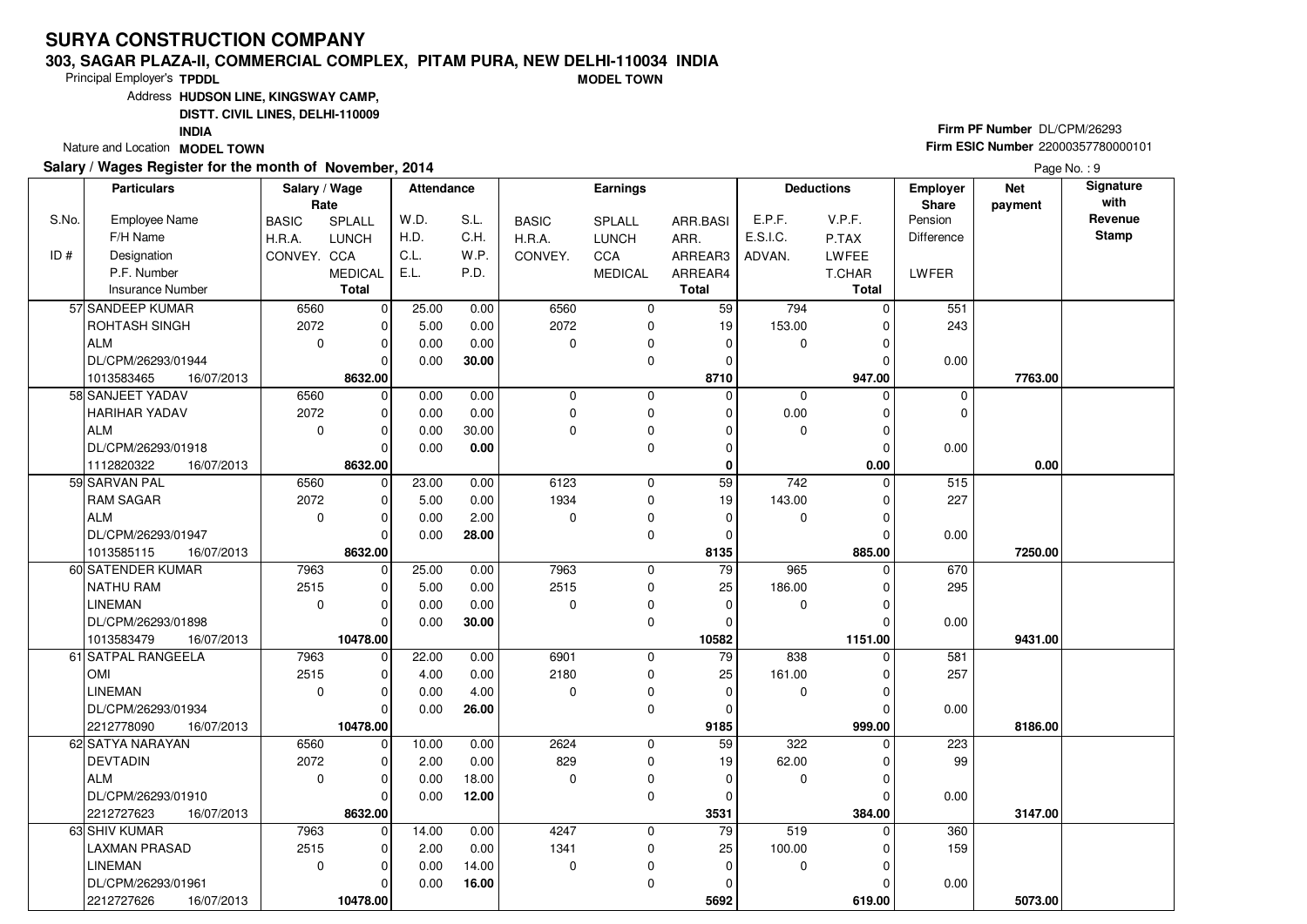#### **303, SAGAR PLAZA-II, COMMERCIAL COMPLEX, PITAM PURA, NEW DELHI-110034 INDIAMODEL TOWN**

Principal Employer's**TPDDL**

Address**HUDSON LINE, KINGSWAY CAMP,**

**DISTT. CIVIL LINES, DELHI-110009**

**INDIA**

Nature and Location **MODEL TOWN** 

### **Salary / Wages Register for the month of November, 2014**

## **Firm PF Number** DL/CPM/26293 **Firm ESIC Number** <sup>22000357780000101</sup>

|       | <b>Particulars</b>       | Salary / Wage | Rate           | <b>Attendance</b> |       |              | <b>Earnings</b> |                 |             | <b>Deductions</b> | Employer<br>Share | <b>Net</b><br>payment | Signature<br>with |
|-------|--------------------------|---------------|----------------|-------------------|-------|--------------|-----------------|-----------------|-------------|-------------------|-------------------|-----------------------|-------------------|
| S.No. | <b>Employee Name</b>     | <b>BASIC</b>  | SPLALL         | W.D.              | S.L.  | <b>BASIC</b> | SPLALL          | ARR.BASI        | E.P.F.      | V.P.F.            | Pension           |                       | Revenue           |
|       | F/H Name                 | H.R.A.        | <b>LUNCH</b>   | H.D.              | C.H.  | H.R.A.       | <b>LUNCH</b>    | ARR.            | E.S.I.C.    | P.TAX             | Difference        |                       | <b>Stamp</b>      |
| ID#   | Designation              | CONVEY. CCA   |                | C.L.              | W.P.  | CONVEY.      | <b>CCA</b>      | ARREAR3         | ADVAN.      | LWFEE             |                   |                       |                   |
|       | P.F. Number              |               | <b>MEDICAL</b> | E.L.              | P.D.  |              | <b>MEDICAL</b>  | ARREAR4         |             | T.CHAR            | LWFER             |                       |                   |
|       | <b>Insurance Number</b>  |               | Total          |                   |       |              |                 | <b>Total</b>    |             | Total             |                   |                       |                   |
|       | 64 SHIV NARAYAN          | 7963          | $\mathbf 0$    | 22.00             | 0.00  | 7167         | $\mathbf 0$     | 79              | 870         | $\Omega$          | 604               |                       |                   |
|       | KALLU                    | 2515          | 0              | 5.00              | 0.00  | 2264         | 0               | 25              | 167.00      | $\Omega$          | 266               |                       |                   |
|       | LINEMAN                  | $\mathbf 0$   | $\mathbf 0$    | 0.00              | 3.00  | $\Omega$     | 0               | $\mathbf 0$     | $\mathbf 0$ | $\Omega$          |                   |                       |                   |
|       | DL/CPM/26293/01911       |               | $\Omega$       | 0.00              | 27.00 |              | $\mathbf 0$     | 0               |             |                   | 0.00              |                       |                   |
|       | 2212727628<br>16/07/2013 |               | 10478.00       |                   |       |              |                 | 9535            |             | 1037.00           |                   | 8498.00               |                   |
|       | 65 SHREE CHAND           | 6560          | $\mathbf 0$    | 25.00             | 0.00  | 6560         | 0               | 59              | 794         | $\Omega$          | 551               |                       |                   |
|       | HARGYAN SINGH            | 2072          | $\mathbf 0$    | 5.00              | 0.00  | 2072         | $\mathbf 0$     | 19              | 153.00      | $\Omega$          | 243               |                       |                   |
|       | l ALM                    | $\mathbf 0$   | $\Omega$       | 0.00              | 0.00  | $\Omega$     | $\mathbf 0$     | $\Omega$        | 0           | $\Omega$          |                   |                       |                   |
|       | DL/CPM/26293/01962       |               | $\Omega$       | 0.00              | 30.00 |              | 0               | 0               |             | $\Omega$          | 0.00              |                       |                   |
|       | 2212727630<br>16/07/2013 |               | 8632.00        |                   |       |              |                 | 8710            |             | 947.00            |                   | 7763.00               |                   |
|       | 66 SHRI BHAGWAN          | 6560          | $\mathbf 0$    | 25.00             | 0.00  | 6560         | 0               | 59              | 794         | $\Omega$          | 551               |                       |                   |
|       | LT SATYA NARAIN          | 2072          | $\mathbf 0$    | 5.00              | 0.00  | 2072         | 0               | 19              | 153.00      | 0                 | 243               |                       |                   |
|       | ALM                      | $\mathbf 0$   | $\Omega$       | 0.00              | 0.00  | $\Omega$     | 0               | $\mathbf 0$     | 0           | $\Omega$          |                   |                       |                   |
|       | DL/CPM/26293/01977       |               | $\Omega$       | 0.00              | 30.00 |              | $\mathbf 0$     | 0               |             |                   | 0.00              |                       |                   |
|       | 2212921960<br>16/07/2013 |               | 8632.00        |                   |       |              |                 | 8710            |             | 947.00            |                   | 7763.00               |                   |
|       | 67 SHRIDHAR YADAV        | 7963          | $\mathbf 0$    | 25.00             | 0.00  | 7963         | 0               | $\overline{79}$ | 965         | $\Omega$          | 670               |                       |                   |
|       | <b>GANESH YADAV</b>      | 2515          | $\mathbf 0$    | 5.00              | 0.00  | 2515         | $\mathbf 0$     | 25              | 186.00      | $\Omega$          | 295               |                       |                   |
|       | LINEMAN                  | $\mathbf 0$   | $\Omega$       | 0.00              | 0.00  | $\Omega$     | 0               | $\Omega$        | $\mathbf 0$ |                   |                   |                       |                   |
|       | DL/CPM/26293/01929       |               | $\Omega$       | 0.00              | 30.00 |              | $\mathbf 0$     | $\mathbf 0$     |             |                   | 0.00              |                       |                   |
|       | 2212727631<br>16/07/2013 |               | 10478.00       |                   |       |              |                 | 10582           |             | 1151.00           |                   | 9431.00               |                   |
|       | 68 SHYAM LAL             | 7963          | $\mathbf 0$    | 25.00             | 0.00  | 7963         | $\mathbf 0$     | 79              | 965         | $\Omega$          | 670               |                       |                   |
|       | <b>CHANDER BHAN</b>      | 2515          | $\Omega$       | 5.00              | 0.00  | 2515         | 0               | 25              | 186.00      | $\Omega$          | 295               |                       |                   |
|       | <b>LINEMAN</b>           | $\mathbf 0$   | $\Omega$       | 0.00              | 0.00  | $\Omega$     | 0               | $\mathbf 0$     | 0           | $\Omega$          |                   |                       |                   |
|       | DL/CPM/26293/01938       |               | $\Omega$       | 0.00              | 30.00 |              | $\mathbf 0$     | $\Omega$        |             |                   | 0.00              |                       |                   |
|       | 2212731715<br>16/07/2013 |               | 10478.00       |                   |       |              |                 | 10582           |             | 1151.00           |                   | 9431.00               |                   |
|       | 69 SOM PAL               | 6560          | 0              | 25.00             | 0.00  | 6560         | 0               | 59              | 794         | $\Omega$          | 551               |                       |                   |
|       | <b>TOTA RAM</b>          | 2072          | $\mathbf 0$    | 5.00              | 0.00  | 2072         | $\mathbf 0$     | 19              | 153.00      | $\Omega$          | 243               |                       |                   |
|       | ALM                      | $\Omega$      | $\Omega$       | 0.00              | 0.00  | $\Omega$     | 0               | $\Omega$        | $\mathbf 0$ | $\Omega$          |                   |                       |                   |
|       | DL/CPM/26293/01978       |               | $\Omega$       | 0.00              | 30.00 |              | $\mathbf 0$     | 0               |             |                   | 0.00              |                       |                   |
|       | 2212727633<br>16/07/2013 |               | 8632.00        |                   |       |              |                 | 8710            |             | 947.00            |                   | 7763.00               |                   |
|       | 70 SONE LAL              | 6560          | $\pmb{0}$      | 25.00             | 0.00  | 6560         | 0               | 59              | 794         |                   | 551               |                       |                   |
|       | <b>JAGDISH PRASAD</b>    | 2072          | $\mathbf 0$    | 5.00              | 0.00  | 2072         | 0               | 19              | 153.00      | $\Omega$          | 243               |                       |                   |
|       | ALM                      | $\mathbf 0$   | $\Omega$       | 0.00              | 0.00  | 0            | 0               | $\mathbf 0$     | 0           | $\Omega$          |                   |                       |                   |
|       | DL/CPM/26293/01970       |               | $\Omega$       | 0.00              | 30.00 |              | $\mathbf 0$     | 0               |             |                   | 0.00              |                       |                   |
|       | 2212815710<br>16/07/2013 |               | 8632.00        |                   |       |              |                 | 8710            |             | 947.00            |                   | 7763.00               |                   |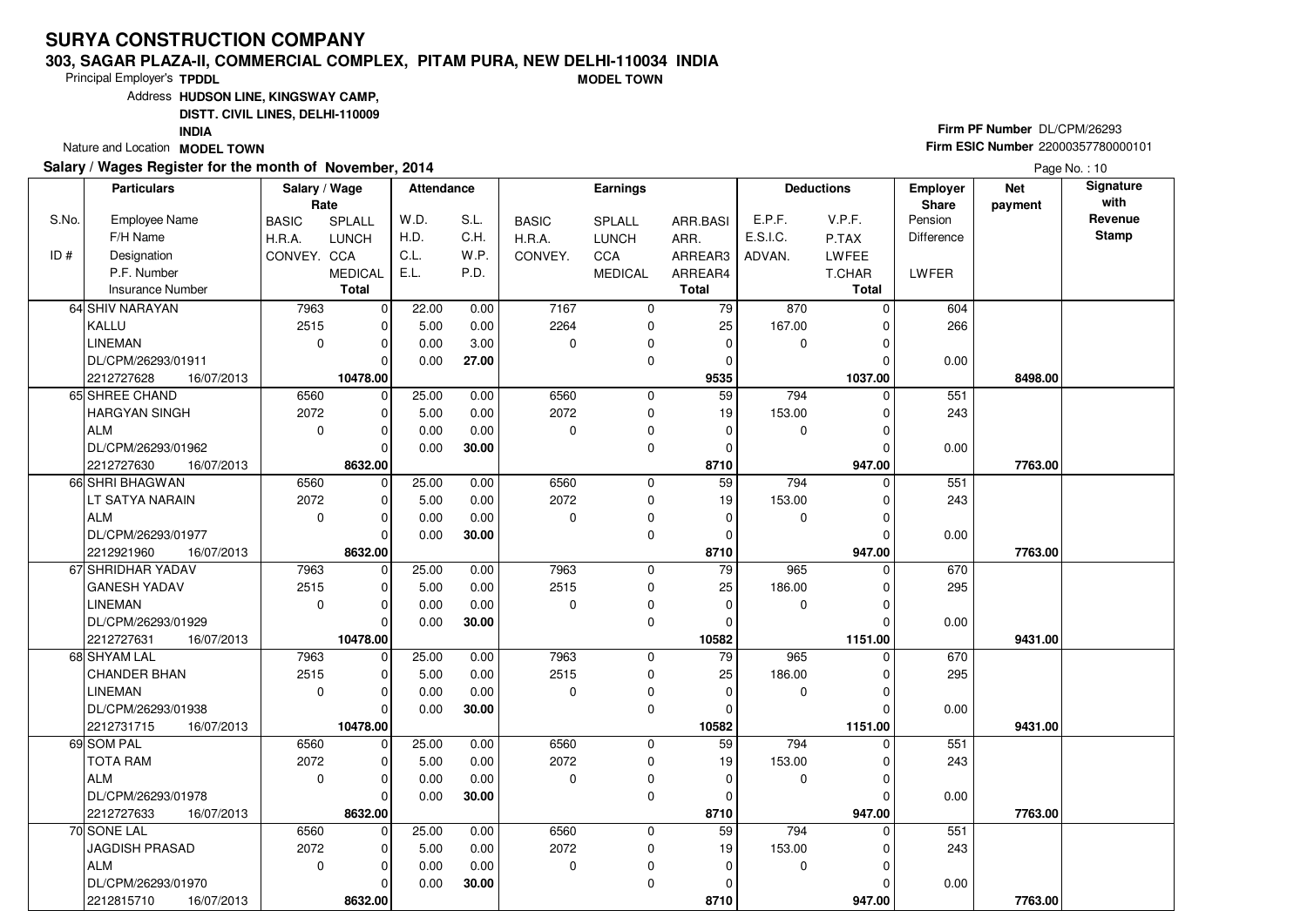#### **303, SAGAR PLAZA-II, COMMERCIAL COMPLEX, PITAM PURA, NEW DELHI-110034 INDIAMODEL TOWN**

Principal Employer's**TPDDL**

Address**HUDSON LINE, KINGSWAY CAMP,**

**DISTT. CIVIL LINES, DELHI-110009**

**INDIA**

Nature and Location **MODEL TOWN** 

#### **Salary / Wages Register for the month of November, 2014**

## **Firm PF Number** DL/CPM/26293 **Firm ESIC Number** <sup>22000357780000101</sup>

|       | <b>Particulars</b>       | Salary / Wage<br>Rate |                | Attendance |       |              | Earnings       |                 |             | <b>Deductions</b> | <b>Employer</b><br>Share | <b>Net</b><br>payment | Signature<br>with |
|-------|--------------------------|-----------------------|----------------|------------|-------|--------------|----------------|-----------------|-------------|-------------------|--------------------------|-----------------------|-------------------|
| S.No. | <b>Employee Name</b>     | <b>BASIC</b>          | <b>SPLALL</b>  | W.D.       | S.L.  | <b>BASIC</b> | SPLALL         | ARR.BASI        | E.P.F.      | V.P.F.            | Pension                  |                       | Revenue           |
|       | F/H Name                 | H.R.A.                | <b>LUNCH</b>   | H.D.       | C.H.  | H.R.A.       | <b>LUNCH</b>   | ARR.            | E.S.I.C.    | P.TAX             | Difference               |                       | <b>Stamp</b>      |
| ID#   | Designation              | CONVEY. CCA           |                | C.L.       | W.P.  | CONVEY.      | CCA            | ARREAR3         | ADVAN.      | <b>LWFEE</b>      |                          |                       |                   |
|       | P.F. Number              |                       | <b>MEDICAL</b> | E.L.       | P.D.  |              | <b>MEDICAL</b> | ARREAR4         |             | T.CHAR            | LWFER                    |                       |                   |
|       | <b>Insurance Number</b>  |                       | <b>Total</b>   |            |       |              |                | <b>Total</b>    |             | Total             |                          |                       |                   |
|       | 71 SONU                  | 6560                  | $\mathbf 0$    | 23.00      | 0.00  | 6123         | 0              | 59              | 742         | $\Omega$          | 515                      |                       |                   |
|       | RADHEY SHYAM             | 2072                  | $\mathbf 0$    | 5.00       | 0.00  | 1934         | 0              | 19              | 143.00      | $\Omega$          | 227                      |                       |                   |
|       | <b>ALM</b>               | $\mathbf 0$           | $\mathbf 0$    | 0.00       | 2.00  | 0            | 0              | $\mathbf 0$     | $\mathbf 0$ | 0                 |                          |                       |                   |
|       | DL/CPM/26293/01913       |                       | $\Omega$       | 0.00       | 28.00 |              | 0              | $\mathbf 0$     |             | $\Omega$          | 0.00                     |                       |                   |
|       | 2213840049<br>16/07/2013 |                       | 8632.00        |            |       |              |                | 8135            |             | 885.00            |                          | 7250.00               |                   |
|       | 72 SUBHASH SINGH         | 7963                  | 0              | 23.00      | 0.00  | 7432         | 0              | $\overline{79}$ | 901         | $\Omega$          | 626                      |                       |                   |
|       | <b>BALWANT SINGH</b>     | 2515                  | $\mathbf 0$    | 5.00       | 0.00  | 2347         | $\mathbf 0$    | 25              | 173.00      | 0                 | 275                      |                       |                   |
|       | <b>LINEMAN</b>           | $\mathbf 0$           | $\mathbf 0$    | 0.00       | 2.00  | 0            | 0              | $\mathbf 0$     | $\mathbf 0$ | 0                 |                          |                       |                   |
|       | DL/CPM/26293/01968       |                       | $\overline{0}$ | 0.00       | 28.00 |              | 0              | $\mathbf 0$     |             | 0                 | 0.00                     |                       |                   |
|       | 2212778099<br>16/07/2013 |                       | 10478.00       |            |       |              |                | 9883            |             | 1074.00           |                          | 8809.00               |                   |
|       | 73 SUBHASH YADAV         | 7963                  | 0              | 16.00      | 0.00  | 5043         | $\mathbf 0$    | $\overline{79}$ | 615         | $\Omega$          | 427                      |                       |                   |
|       | <b>BANSU YADAV</b>       | 2515                  | $\mathbf 0$    | 3.00       | 0.00  | 1593         | 0              | 25              | 118.00      | 0                 | 188                      |                       |                   |
|       | <b>LINEMAN</b>           | $\Omega$              | $\mathbf 0$    | 0.00       | 11.00 | $\Omega$     | 0              | $\mathbf 0$     | $\mathbf 0$ | $\Omega$          |                          |                       |                   |
|       | DL/CPM/26293/01930       |                       | $\mathbf 0$    | 0.00       | 19.00 |              | 0              | $\mathbf 0$     |             | C                 | 0.00                     |                       |                   |
|       | 2212731717<br>16/07/2013 |                       | 10478.00       |            |       |              |                | 6740            |             | 733.00            |                          | 6007.00               |                   |
|       | 74 SUBODH ROY            | 7963                  | 0              | 25.00      | 0.00  | 7963         | $\mathbf 0$    | 79              | 965         | $\Omega$          | 670                      |                       |                   |
|       | <b>RAM SEWAK ROY</b>     | 2515                  | $\mathbf 0$    | 5.00       | 0.00  | 2515         | 0              | 25              | 186.00      |                   | 295                      |                       |                   |
|       | <b>LINEMAN</b>           | $\Omega$              | $\Omega$       | 0.00       | 0.00  | $\Omega$     | 0              | $\mathbf 0$     | 0           | $\Omega$          |                          |                       |                   |
|       | DL/CPM/26293/01941       |                       | $\Omega$       | 0.00       | 30.00 |              | 0              | $\Omega$        |             | $\mathcal{C}$     | 0.00                     |                       |                   |
|       | 16/07/2013<br>1011711730 |                       | 10478.00       |            |       |              |                | 10582           |             | 1151.00           |                          | 9431.00               |                   |
|       | 75 SUKHBIR SINGH         | 6560                  | $\mathbf 0$    | 25.00      | 0.00  | 6560         | 0              | 59              | 794         | $\Omega$          | 551                      |                       |                   |
|       | <b>VIJAY PAL SINGH</b>   | 2072                  | $\mathbf 0$    | 5.00       | 0.00  | 2072         | 0              | 19              | 153.00      |                   | 243                      |                       |                   |
|       | <b>ALM</b>               | $\mathbf 0$           | $\mathbf 0$    | 0.00       | 0.00  | 0            | 0              | $\mathbf 0$     | $\mathbf 0$ | 0                 |                          |                       |                   |
|       | DL/CPM/26293/01974       |                       | $\mathbf 0$    | 0.00       | 30.00 |              | 0              | $\Omega$        |             | $\sqrt{ }$        | 0.00                     |                       |                   |
|       | 1013637855<br>16/07/2013 |                       | 8632.00        |            |       |              |                | 8710            |             | 947.00            |                          | 7763.00               |                   |
|       | 76 SUMIT KUMAR           | 6560                  | $\mathbf 0$    | 4.00       | 0.00  | 875          | $\mathbf 0$    | 59              | 112         |                   | 78                       |                       |                   |
|       | <b>RAGHUBIR SINGH</b>    | 2072                  | $\mathbf 0$    | 0.00       | 0.00  | 276          | $\mathbf 0$    | 19              | 22.00       | $\Omega$          | 34                       |                       |                   |
|       | <b>ALM</b>               | $\mathbf 0$           | $\mathbf 0$    | 0.00       | 26.00 | $\mathbf 0$  | 0              | $\mathbf 0$     | $\mathbf 0$ | 0                 |                          |                       |                   |
|       | DL/CPM/26293/01931       |                       | $\Omega$       | 0.00       | 4.00  |              | $\mathbf 0$    | $\Omega$        |             | $\Omega$          | 0.00                     |                       |                   |
|       | 2212731719<br>16/07/2013 |                       | 8632.00        |            |       |              |                | 1229            |             | 134.00            |                          | 1095.00               |                   |
|       | 77 SUNIL KUMAR           | 7963                  | $\mathbf 0$    | 25.00      | 0.00  | 7963         | $\mathbf 0$    | 79              | 965         |                   | 670                      |                       |                   |
|       | TEJ NARAIN RAI           | 2515                  | $\mathbf 0$    | 5.00       | 0.00  | 2515         | 0              | 25              | 186.00      |                   | 295                      |                       |                   |
|       | <b>LINEMAN</b>           | $\mathbf 0$           | $\mathbf 0$    | 0.00       | 0.00  | 0            | 0              | $\mathbf 0$     | $\mathbf 0$ | $\Omega$          |                          |                       |                   |
|       | DL/CPM/26293/01975       |                       | $\mathbf 0$    | 0.00       | 30.00 |              | 0              | $\mathbf 0$     |             | O                 | 0.00                     |                       |                   |
|       | 2213134285<br>16/07/2013 |                       | 10478.00       |            |       |              |                | 10582           |             | 1151.00           |                          | 9431.00               |                   |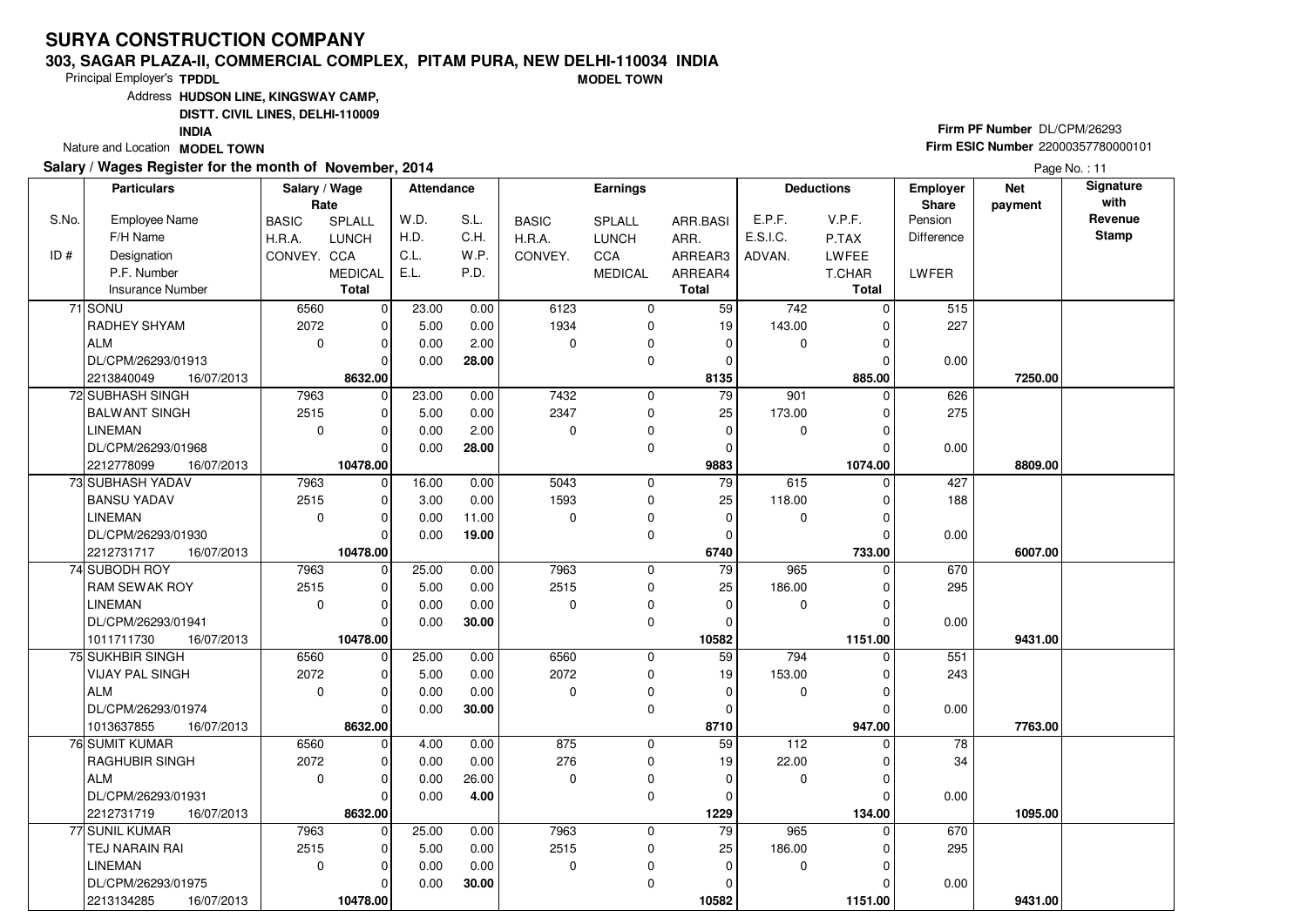#### **303, SAGAR PLAZA-II, COMMERCIAL COMPLEX, PITAM PURA, NEW DELHI-110034 INDIAMODEL TOWN**

Principal Employer's**TPDDL**

Address**HUDSON LINE, KINGSWAY CAMP,**

**DISTT. CIVIL LINES, DELHI-110009**

**INDIA**

Nature and Location **MODEL TOWN** 

### **Salary / Wages Register for the month of November, 2014**

## **Firm PF Number** DL/CPM/26293 **Firm ESIC Number** <sup>22000357780000101</sup>

|       | <b>Particulars</b>       | Salary / Wage<br>Rate |                | Attendance |       |              | Earnings       |                 |                  | <b>Deductions</b> | <b>Employer</b><br><b>Share</b> | <b>Net</b><br>payment | Signature<br>with |
|-------|--------------------------|-----------------------|----------------|------------|-------|--------------|----------------|-----------------|------------------|-------------------|---------------------------------|-----------------------|-------------------|
| S.No. | <b>Employee Name</b>     | <b>BASIC</b>          | <b>SPLALL</b>  | W.D.       | S.L.  | <b>BASIC</b> | <b>SPLALL</b>  | ARR.BASI        | E.P.F.           | V.P.F.            | Pension                         |                       | Revenue           |
|       | F/H Name                 | H.R.A.                | <b>LUNCH</b>   | H.D.       | C.H.  | H.R.A.       | <b>LUNCH</b>   | ARR.            | E.S.I.C.         | P.TAX             | <b>Difference</b>               |                       | <b>Stamp</b>      |
| ID#   | Designation              | CONVEY. CCA           |                | C.L.       | W.P.  | CONVEY.      | CCA            | ARREAR3         | ADVAN.           | LWFEE             |                                 |                       |                   |
|       | P.F. Number              |                       | <b>MEDICAL</b> | E.L.       | P.D.  |              | <b>MEDICAL</b> | ARREAR4         |                  | T.CHAR            | <b>LWFER</b>                    |                       |                   |
|       | <b>Insurance Number</b>  |                       | <b>Total</b>   |            |       |              |                | <b>Total</b>    |                  | <b>Total</b>      |                                 |                       |                   |
|       | 78 SURENDER KUMAR        | 7963                  | $\mathbf 0$    | 2.00       | 0.00  | 531          | $\mathbf 0$    | 79              | 73               | $\Omega$          | 51                              |                       |                   |
|       | <b>BABU RAM PAL</b>      | 2515                  | $\mathbf 0$    | 0.00       | 0.00  | 168          | 0              | 25              | 15.00            | 0                 | 22                              |                       |                   |
|       | <b>LINEMAN</b>           | $\mathbf 0$           | $\mathbf 0$    | 0.00       | 28.00 | $\mathbf 0$  | 0              | $\mathbf 0$     | 0                | $\Omega$          |                                 |                       |                   |
|       | DL/CPM/26293/01924       |                       | $\Omega$       | 0.00       | 2.00  |              | 0              | $\Omega$        |                  |                   | 0.00                            |                       |                   |
|       | 1013668674<br>16/07/2013 |                       | 10478.00       |            |       |              |                | 803             |                  | 88.00             |                                 | 715.00                |                   |
|       | 79 SURESH PAL            | 6560                  | $\mathbf 0$    | 15.00      | 0.00  | 3936         | $\mathbf 0$    | 59              | 479              | $\Omega$          | 333                             |                       |                   |
|       | <b>RAM SAWROOP</b>       | 2072                  | $\mathbf 0$    | 3.00       | 0.00  | 1243         | 0              | 19              | 92.00            | 0                 | 146                             |                       |                   |
|       | ALM                      | $\mathbf 0$           | $\Omega$       | 0.00       | 12.00 | $\Omega$     | 0              | 0               | 0                |                   |                                 |                       |                   |
|       | DL/CPM/26293/01943       |                       | $\Omega$       | 0.00       | 18.00 |              | 0              | 0               |                  |                   | 0.00                            |                       |                   |
|       | 1013583463<br>16/07/2013 |                       | 8632.00        |            |       |              |                | 5257            |                  | 571.00            |                                 | 4686.00               |                   |
|       | 80 SUSHIL KUMAR          | 7963                  | $\mathbf 0$    | 25.00      | 0.00  | 7963         | $\mathbf 0$    | 79              | 965              |                   | 670                             |                       |                   |
|       | <b>KRISHAN PAL</b>       | 2515                  | 0              | 5.00       | 0.00  | 2515         | 0              | 25              | 186.00           | 0                 | 295                             |                       |                   |
|       | <b>LINEMAN</b>           | $\mathbf 0$           | $\mathbf 0$    | 0.00       | 0.00  | $\mathbf 0$  | 0              | $\mathbf 0$     | 0                |                   |                                 |                       |                   |
|       | DL/CPM/26293/01963       |                       | $\Omega$       | 0.00       | 30.00 |              | 0              | $\Omega$        |                  |                   | 0.00                            |                       |                   |
|       | 2212727635<br>16/07/2013 |                       | 10478.00       |            |       |              |                | 10582           |                  | 1151.00           |                                 | 9431.00               |                   |
|       | 81 UDAY KUMAR            | 7963                  | $\mathbf 0$    | 18.00      | 0.00  | 5574         | $\mathbf 0$    | $\overline{79}$ | 678              | $\Omega$          | 471                             |                       |                   |
|       | <b>TEJU SHAH</b>         | 2515                  | $\mathbf 0$    | 3.00       | 0.00  | 1761         | 0              | 25              | 131.00           |                   | 207                             |                       |                   |
|       | LINEMAN                  | $\mathbf 0$           | $\Omega$       | 0.00       | 9.00  | $\Omega$     | $\Omega$       | $\Omega$        | 0                |                   |                                 |                       |                   |
|       | DL/CPM/26293/01964       |                       | $\Omega$       | 0.00       | 21.00 |              | 0              | 0               |                  |                   | 0.00                            |                       |                   |
|       | 2212727636<br>16/07/2013 |                       | 10478.00       |            |       |              |                | 7439            |                  | 809.00            |                                 | 6630.00               |                   |
|       | 82 UMESH KUMAR           | 6560                  | $\mathbf 0$    | 25.00      | 0.00  | 6560         | 0              | 59              | 794              | 0                 | 551                             |                       |                   |
|       | LAL CHAND                | 2072                  | $\mathbf 0$    | 5.00       | 0.00  | 2072         | 0              | 19              | 153.00           | 0                 | 243                             |                       |                   |
|       | ALM                      | $\mathbf 0$           | $\Omega$       | 0.00       | 0.00  | $\Omega$     | 0              | 0               | 0                |                   |                                 |                       |                   |
|       | DL/CPM/26293/01932       |                       | $\Omega$       | 0.00       | 30.00 |              | 0              | 0               |                  |                   | 0.00                            |                       |                   |
|       | 2212731721<br>16/07/2013 |                       | 8632.00        |            |       |              |                | 8710            |                  | 947.00            |                                 | 7763.00               |                   |
|       | 83 VASHIST               | 6560                  | $\mathbf 0$    | 7.00       | 0.00  | 1749         | $\mathbf 0$    | 59              | $\overline{217}$ | $\Omega$          | 151                             |                       |                   |
|       | <b>RAM DARSH YADAV</b>   | 2072                  | $\mathbf 0$    | 1.00       | 0.00  | 553          | 0              | 19              | 42.00            |                   | 66                              |                       |                   |
|       | ALM                      | $\mathbf 0$           | $\Omega$       | 0.00       | 22.00 | $\Omega$     | 0              | 0               | $\Omega$         |                   |                                 |                       |                   |
|       | DL/CPM/26293/01935       |                       | $\Omega$       | 0.00       | 8.00  |              | 0              | 0               |                  |                   | 0.00                            |                       |                   |
|       | 2212778139<br>16/07/2013 |                       | 8632.00        |            |       |              |                | 2380            |                  | 259.00            |                                 | 2121.00               |                   |
|       | 84 VEER PAL              | 6560                  | $\mathbf 0$    | 24.00      | 0.00  | 6341         | $\mathbf 0$    | 59              | 768              |                   | 533                             |                       |                   |
|       | CHHOTE LAL               | 2072                  | 0              | 5.00       | 0.00  | 2003         | 0              | 19              | 148.00           |                   | 235                             |                       |                   |
|       | ALM                      | $\mathbf 0$           | $\Omega$       | 0.00       | 1.00  | $\mathbf 0$  | $\pmb{0}$      | 0               | $\mathbf 0$      |                   |                                 |                       |                   |
|       | DL/CPM/26293/01897       |                       | $\Omega$       | 0.00       | 29.00 |              | 0              | 0               |                  |                   | 0.00                            |                       |                   |
|       | 1013583474<br>16/07/2013 |                       | 8632.00        |            |       |              |                | 8422            |                  | 916.00            |                                 | 7506.00               |                   |